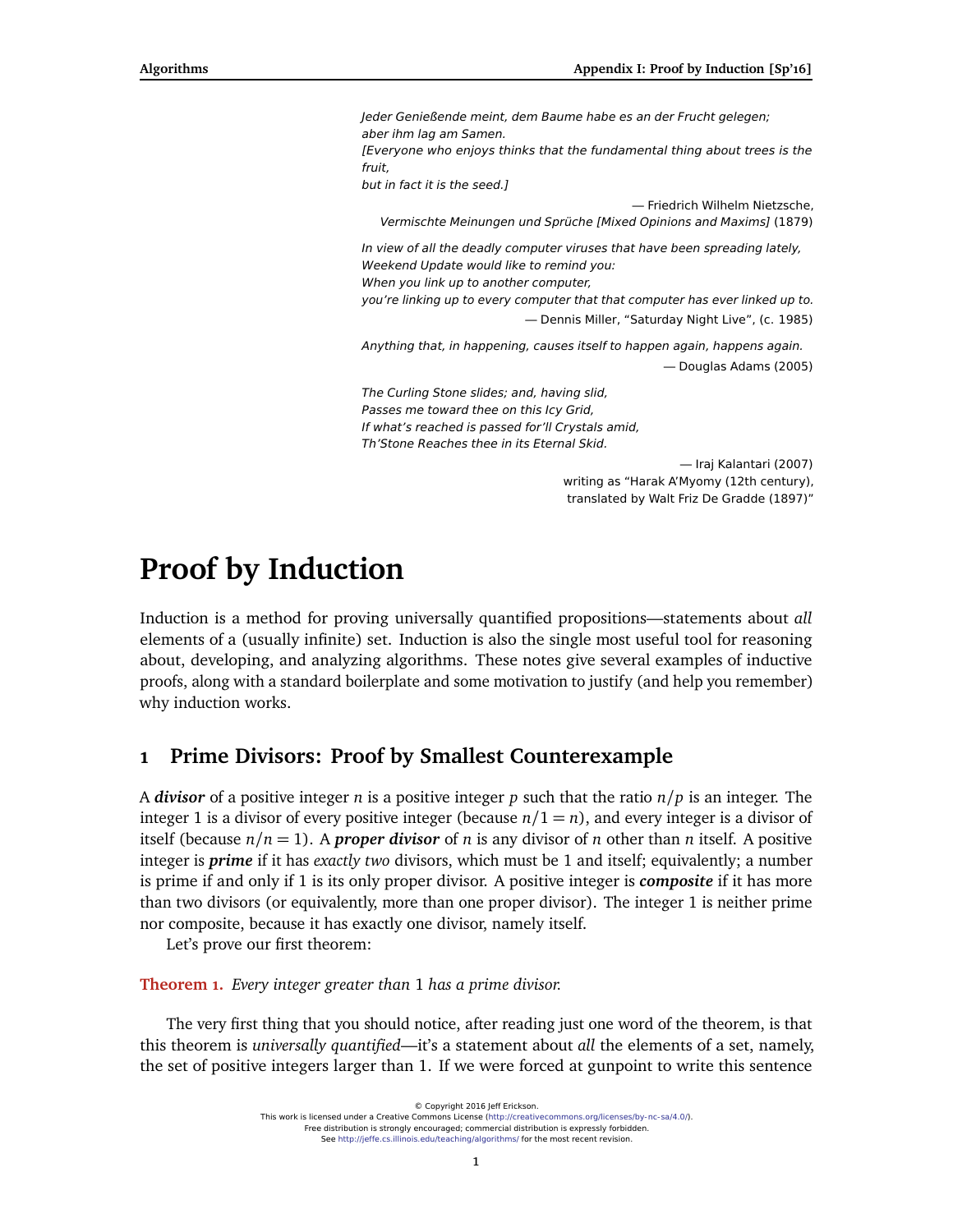using fancy logic notation, the first character would be the universal quantifier **∀**, pronounced 'for all'. Fortunately, that won't be necessary.

There are only two ways to prove a universally quantified statement: directly or by contradiction. Let's say that again, louder: *There are only two ways to prove a universally quantified statement: directly or by contradiction.* Here are the standard templates for these two methods, applied to Theorem 1:

| <b>Direct proof:</b> Let $n$ be an arbitrary integer greater than 1. |                                |  |  |
|----------------------------------------------------------------------|--------------------------------|--|--|
|                                                                      | $\dots$ blah blah blah $\dots$ |  |  |
| Thus, n has at least one prime divisor.                              |                                |  |  |
|                                                                      |                                |  |  |

**Proof by contradiction:** For the sake of argument, assume there is an integer greater than 1 with no prime divisor. Let *n* be an arbitrary integer greater than 1 with no prime divisor. *. . . blah blah blah . . .* But that's just silly. Our assumption must be incorrect.

The shaded boxes *. . . blah blah blah . . .* indicate missing proof details (that you will fill in). Most people usually find proofs by contradiction easier to discover than direct proofs, so let's try that first.

| <b>Proof by contradiction:</b> For the sake of argument, assume there is an integer |  |
|-------------------------------------------------------------------------------------|--|
| greater than 1 with no prime divisor.                                               |  |
| Let $n$ be an arbitrary integer greater than 1 with no prime divisor.               |  |
| Since n is a divisor of $n$ , and $n$ has no prime divisors, $n$ cannot be prime.   |  |
| Thus, n must have at least one divisor d such that $1 < d < n$ .                    |  |
| Let d be an arbitrary divisor of n such that $1 < d < n$ .                          |  |
| Since $n$ has no prime divisors, $d$ cannot be prime.                               |  |
| Thus, d has at least one divisor d' such that $1 < d' < d$ .                        |  |
| Let $d'$ be an arbitrary divisor of d such that $1 < d' < d$ .                      |  |
| Because $d/d'$ is an integer, $n/d' = (n/d) \cdot (d/d')$ is also an integer.       |  |
| Thus, $d'$ is also a divisor of n.                                                  |  |
| Since <i>n</i> has no prime divisors, $d'$ cannot be prime.                         |  |
| Thus, $d'$ has at least one divisor $d_1$ such that $1 < d_1 < d'$ .                |  |
| Let $d_1$ be an arbitrary divisor of $d'$ such that $1 < d_1 < d'$ .                |  |
| Because $d'/d$ is an integer, $n/d$ = $(n/d') \cdot (d'/d)$ is also an integer.     |  |
| Thus, $d_1$ is also a divisor of n.                                                 |  |
| Since <i>n</i> has no prime divisors, $d_1$ cannot be prime.                        |  |
| blah HELP! blah I'M STUCK IN AN INFINITE LOOP! blah                                 |  |
| But that's just silly. Our assumption must be incorrect.                            |  |

We seem to be stuck in an infinite loop, looking at smaller and smaller divisors  $d > d' > d$ J ···, none of which are prime. But this loop can't really be infinite. There are only *n* − 1 positive integers smaller than *n*, so the proof *must* end after *at most n* − 1 iterations. But how do we turn this observation into a formal proof? We need a single, self-contained proof for all integers *n*; we're not allowed to write longer proofs for bigger integers. The trick is to jump directly to the *smallest* counterexample.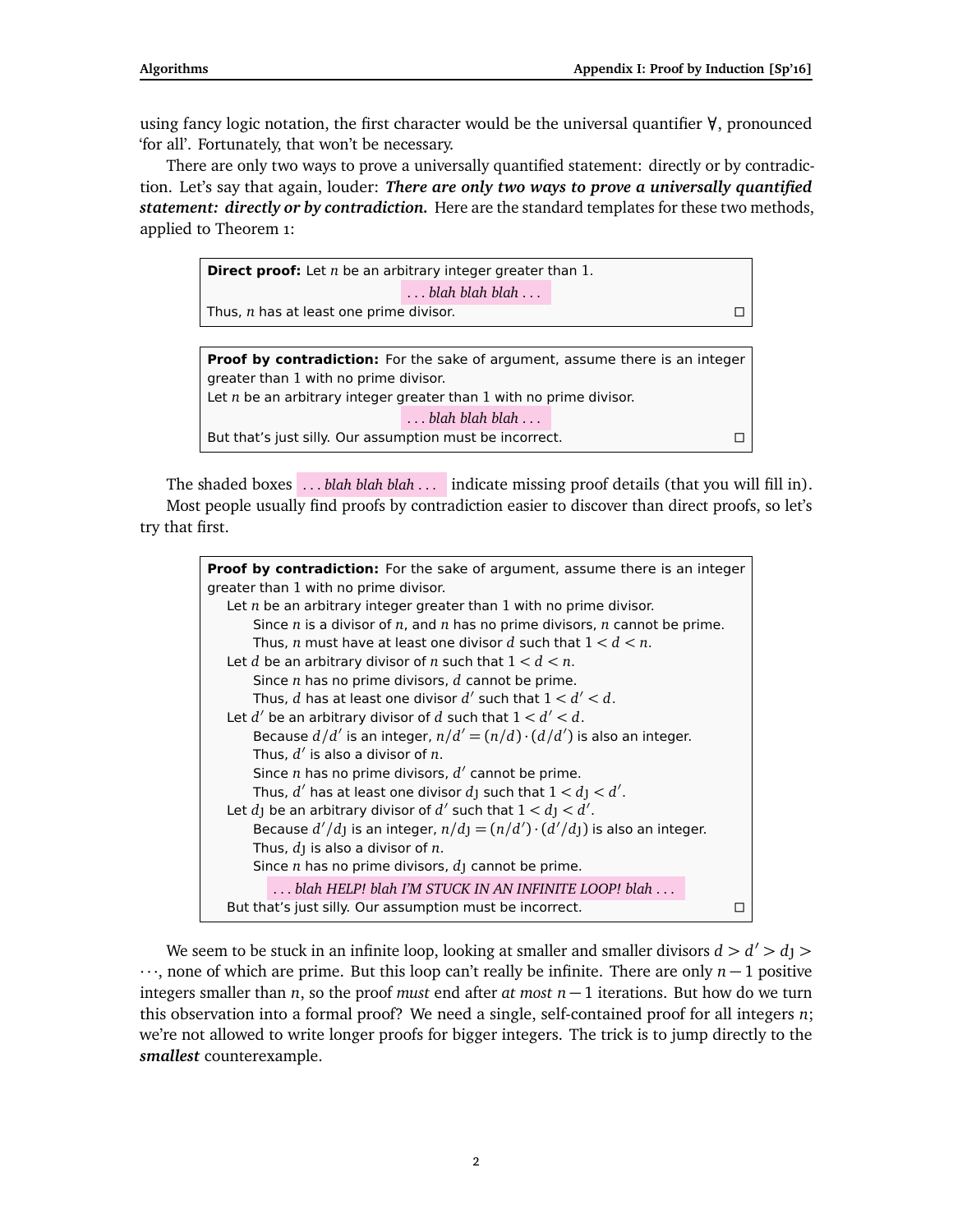**Proof by smallest counterexample:** For the sake of argument, assume that there is an integer greater than 1 with no prime divisor. Let *n* be **the smallest** integer greater than 1 with no prime divisor. Since *n* is a divisor of *n*, and *n* has no prime divisors, *n* cannot be prime. Thus, *n* has a divisor *d* such that  $1 < d < n$ . Let  $d$  be a divisor of  $n$  such that  $1 < d < n$ . **Because** *n* **is the smallest counterexample**, *d* has a prime divisor. Let *p* be a prime divisor of *d*. Because  $d/p$  is an integer,  $n/p = (n/d) \cdot (d/p)$  is also an integer. Thus, *p* is also a divisor of *n*. But this contradicts our assumption that *n* has no prime divisors! So our assumption must be incorrect.

Hooray, our first proof! We're done!

Um. . . well. . . no, we're definitely *not* done. That's a first draft up there, not a final polished proof. We don't write proofs just to convince ourselves; proofs are primarily a tool to convince other people. (In particular, 'other people' includes the people grading your homeworks and exams.) And while proofs by contradiction are usually easier to *write*, direct proofs are almost always easier to *read*. So as a service to our audience (and our grade), let's transform our minimal-counterexample proof into a direct proof.

Let's first rewrite the indirect proof slightly, to make the structure more apparent. First, we break the assumption that *n* is the smallest counterexample into three simpler assumptions: (1) *n* is an integer greater than 1; (2) *n* has no prime divisors; and (3) there are no smaller counterexamples. Second, instead of dismissing the possibility than *n* is prime out of hand, we include an explicit case analysis.

| <b>Proof by smallest counterexample:</b> Let $n$ be an arbitrary integer greater than $1$ .<br>For the sake of argument, suppose $n$ has no prime divisor. |  |
|------------------------------------------------------------------------------------------------------------------------------------------------------------|--|
|                                                                                                                                                            |  |
| Assume that every integer k such that $1 < k < n$ has a prime divisor.                                                                                     |  |
| There are two cases to consider: Either $n$ is prime, or $n$ is composite.                                                                                 |  |
| • Suppose $n$ is prime.                                                                                                                                    |  |
| Then $n$ is a prime divisor of $n$ .                                                                                                                       |  |
| • Suppose $n$ is composite.                                                                                                                                |  |
| Then n has a divisor d such that $1 < d < n$ .                                                                                                             |  |
| Let d be a divisor of n such that $1 < d < n$ .                                                                                                            |  |
| <b>Because no counterexample is smaller than <math>n</math></b> , $d$ has a prime divisor.                                                                 |  |
| Let $p$ be a prime divisor of $d$ .                                                                                                                        |  |
| Because $d/p$ is an integer, $n/p = (n/d) \cdot (d/p)$ is also an integer.                                                                                 |  |
| Thus, $p$ is a prime divisor of $n$ .                                                                                                                      |  |
| In each case, we conclude that $n$ has a prime divisor.                                                                                                    |  |
| But this contradicts our assumption that $n$ has no prime divisors!                                                                                        |  |
| So our assumption must be incorrect.                                                                                                                       |  |

Now let's look carefully at the structure of this proof. First, we assumed that the statement we want to prove is false. Second, we proved that the statement we want to prove is true. Finally, we concluded from the contradiction that our assumption that the statement we want to prove is false is incorrect, so the statement we want to prove must be true.

But that's just silly. Why do we need the first and third steps? After all, the second step is a proof all by itself! Unfortunately, this redundant style of proof by contradiction is *extremely* common, even in professional papers. Fortunately, it's also very easy to avoid; just remove the first and third steps!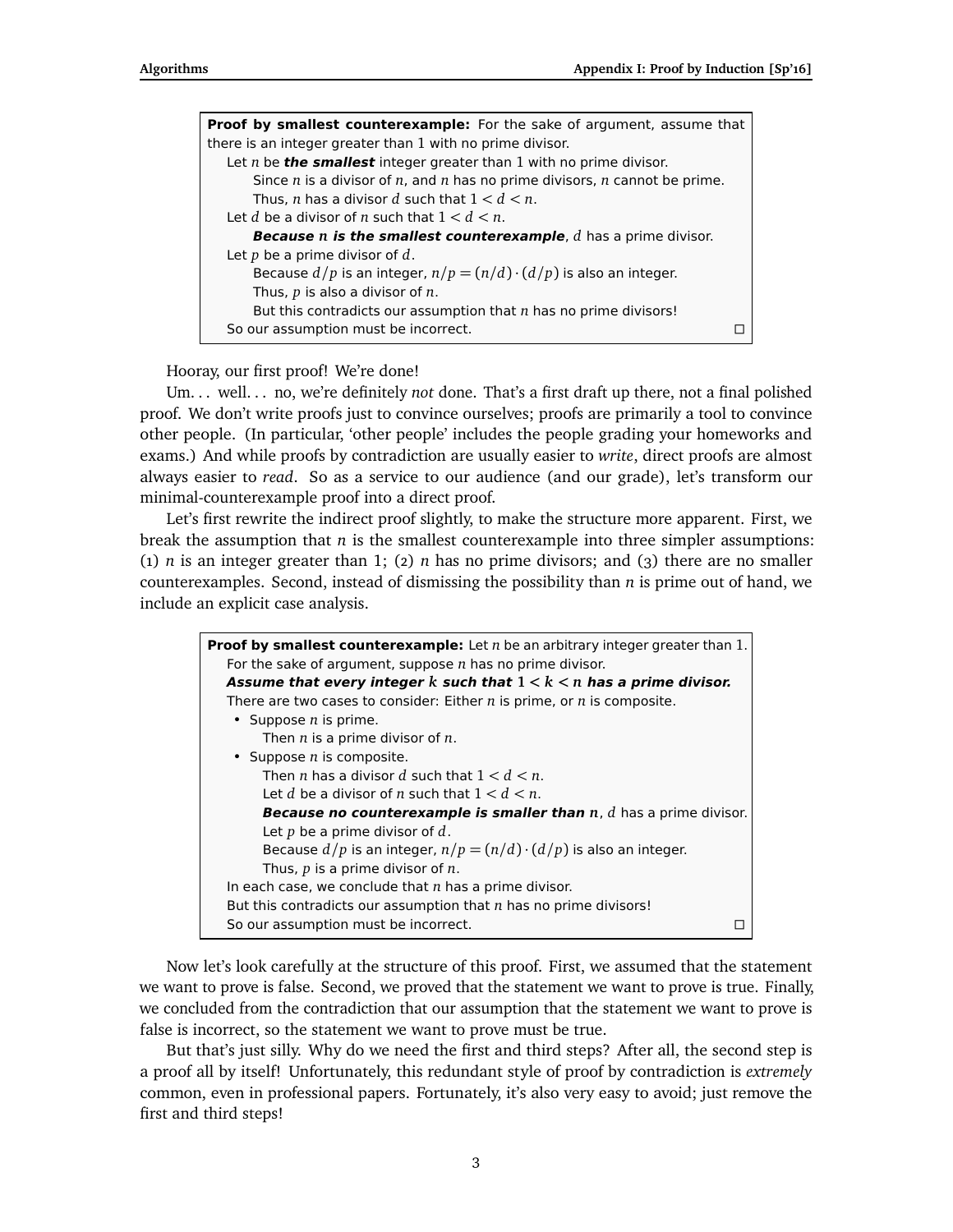| <b>Proof by induction:</b> Let $n$ be an arbitrary integer greater than $1$ .<br>Assume that every integer k such that $1 < k < n$ has a prime divisor. |  |
|---------------------------------------------------------------------------------------------------------------------------------------------------------|--|
| There are two cases to consider: Either $n$ is prime or $n$ is composite.                                                                               |  |
| • First, suppose $n$ is prime.                                                                                                                          |  |
| Then $n$ is a prime divisor of $n$ .                                                                                                                    |  |
| • Now suppose $n$ is composite.                                                                                                                         |  |
| Then n has a divisor d such that $1 < d < n$ .                                                                                                          |  |
| Let d be a divisor of n such that $1 < d < n$ .                                                                                                         |  |
| <b>Because no counterexample is smaller than <math>n</math></b> , $d$ has a prime divisor.                                                              |  |
| Let p be a prime divisor of $d$ .                                                                                                                       |  |
| Because $d/p$ is an integer, $n/p = (n/d) \cdot (d/p)$ is also an integer.                                                                              |  |
| Thus, $p$ is a prime divisor of $n$ .                                                                                                                   |  |
| In both cases, we conclude that $n$ has a prime divisor.                                                                                                |  |

This style of proof is called *induction*.<sup>1</sup> The assumption that there are no counterexamples smaller than *n* is called the *induction hypothesis*. The two cases of the proof have different names. The first case, which we argue directly, is called the *base case*. The second case, which actually uses the induction hypothesis, is called the *inductive case*. You may find it helpful to actually label the induction hypothesis, the base case $(s)$ , and the inductive case $(s)$  in your proof.

The following point cannot be emphasized enough: The only difference between a proof by induction and a proof by smallest counterexample is the way we write down the argument. The essential structure of the proofs are exactly the same. The core of our original indirect argument is a proof of the following implication for all *n*:

*n* has no prime divisor  $\implies$  some number smaller than *n* has no prime divisor.

The core of our direct proof is the following logically equivalent implication:

every number smaller than *n* has a prime divisor  $\implies$  *n* has a prime divisor

The left side of this implication is just the induction hypothesis.

The proofs we've been playing with have been very careful and explicit; until you're comfortable writing your own proofs, you should be equally careful. A more mature proof-writer might express the same proof more succinctly as follows:

**Proof by induction:** Let *n* be an arbitrary integer greater than 1. Assume that every integer *k* such that 1 *< k < n* has a prime divisor. If *n* is prime, then *n* is a prime divisor of *n*. On the other hand, if *n* is composite, then *n* has a proper divisor; call it *d*. The induction hypothesis implies that *d* has a prime divisor *p*. The integer *p* is also a divisor of *n*.

A proof in this more succinct form is still worth full credit, provided the induction hypothesis is written explicitly and the case analysis is obviously exhaustive.

A professional mathematician would write the proof even more tersely:

**Proof:** Induction.

And you can write that tersely, too, when you're a professional mathematician.

<span id="page-3-0"></span><sup>&</sup>lt;sup>1</sup>Many authors use the high-falutin' name *the principle of mathematical induction*, to distinguish it from *inductive reasoning*, the informal process by which we conclude that pigs can't whistle, horses can't fly, and NP-hard problems cannot be solved in polynomial time. We already know that every proof is mathematical (and arguably, all mathematics is proof), so as a description of a *proof* technique, the adjective 'mathematical' is simply redundant.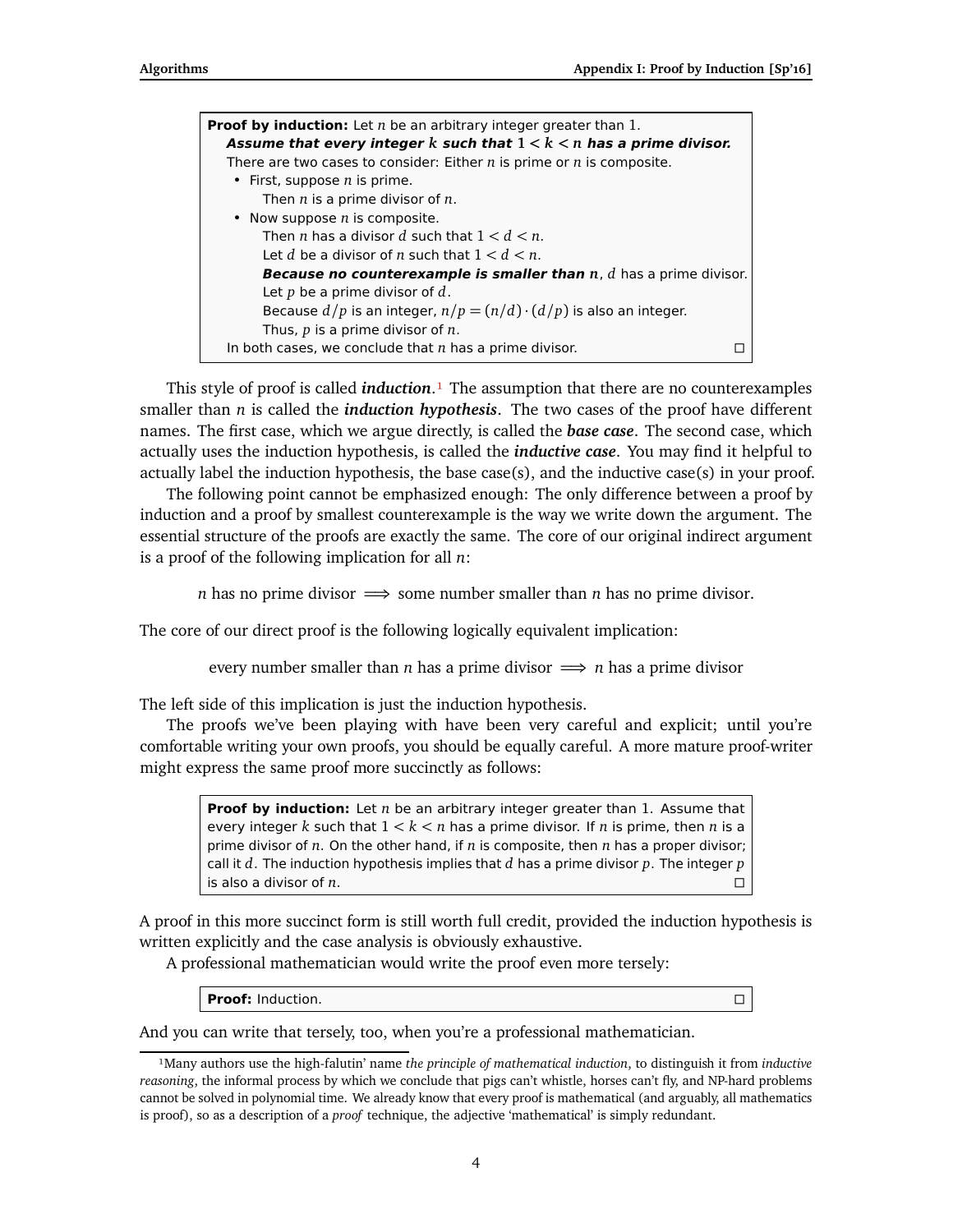# **2 The Axiom of Induction**

Why does this work? Well, let's step back to the original proof by smallest counterexample. How do we know that a smallest counterexample exists? This seems rather obvious, but in fact, it's impossible to prove without using the following seemingly trivial observation, called the *Well-Ordering Principle*:

*Every non-empty set of positive integers has a smallest element.*

Every set *X* of positive integers is the set of counterexamples to some proposition  $P(n)$  (specifically, the proposition  $n \notin X$ ). Thus, the Well-Ordering Principle can be rewritten as follows:

*If the proposition*  $P(n)$  *is false for some positive integer n, then the proposition*  $(P(1) \wedge P(2) \wedge \cdots \wedge P(n-1) \wedge \neg P(n)$  *is true for some positive integer n.* 

Equivalently, in English:

*If some statement about positive integers has a counterexample, then that statement has a smallest counterexample.*

We can write this implication in contrapositive form as follows:

*If the proposition*  $(P(1) \wedge P(2) \wedge \cdots \wedge P(n-1) \wedge \neg P(n)$  *is false for every positive integer n, then*

*the proposition*  $P(n)$  *is true for every positive integer n.* 

or less formally,

*If some statement about positive integers has no smallest counterexample, then that statement is true for all positive integers.*

Finally, let's rewrite the first half of this statement in a logically equivalent form, by replacing  $\neg(p \land \neg q)$  with  $p \rightarrow q$ .

*If the implication*  $(P(1) \wedge P(2) \wedge \cdots \wedge P(n-1)) \rightarrow P(n)$  *is true for every positive integer n, then*

*the proposition*  $P(n)$  *is true for every positive integer n.* 

This formulation is usually called the *Axiom of Induction*. In a proof by induction that *P*(*n*) holds for all *n*, the conjunction  $(P(1) \wedge P(2) \wedge \cdots \wedge P(n-1))$  is the inductive hypothesis.

A **proof by induction** for the proposition " $P(n)$  for every positive integer  $n$ " is nothing but a direct proof of the more complex proposition " $(P(1) \wedge P(2) \wedge \cdots \wedge P(n-1)) \rightarrow P(n)$  for every positive integer *n*". Because it's a direct proof, it *must* start by considering an arbitrary positive integer, which we might as well call *n*. Then, to prove the implication, we explicitly assume the hypothesis  $(P(1) \wedge P(2) \wedge \cdots \wedge P(n-1))$  and then prove the conclusion  $P(n)$  *for that particular value of n*. The proof almost always breaks down into two or more cases, each of which may or may not actually use the inductive hypothesis.

Here is the boilerplate for *every* induction proof. Read it. Learn it. Use it.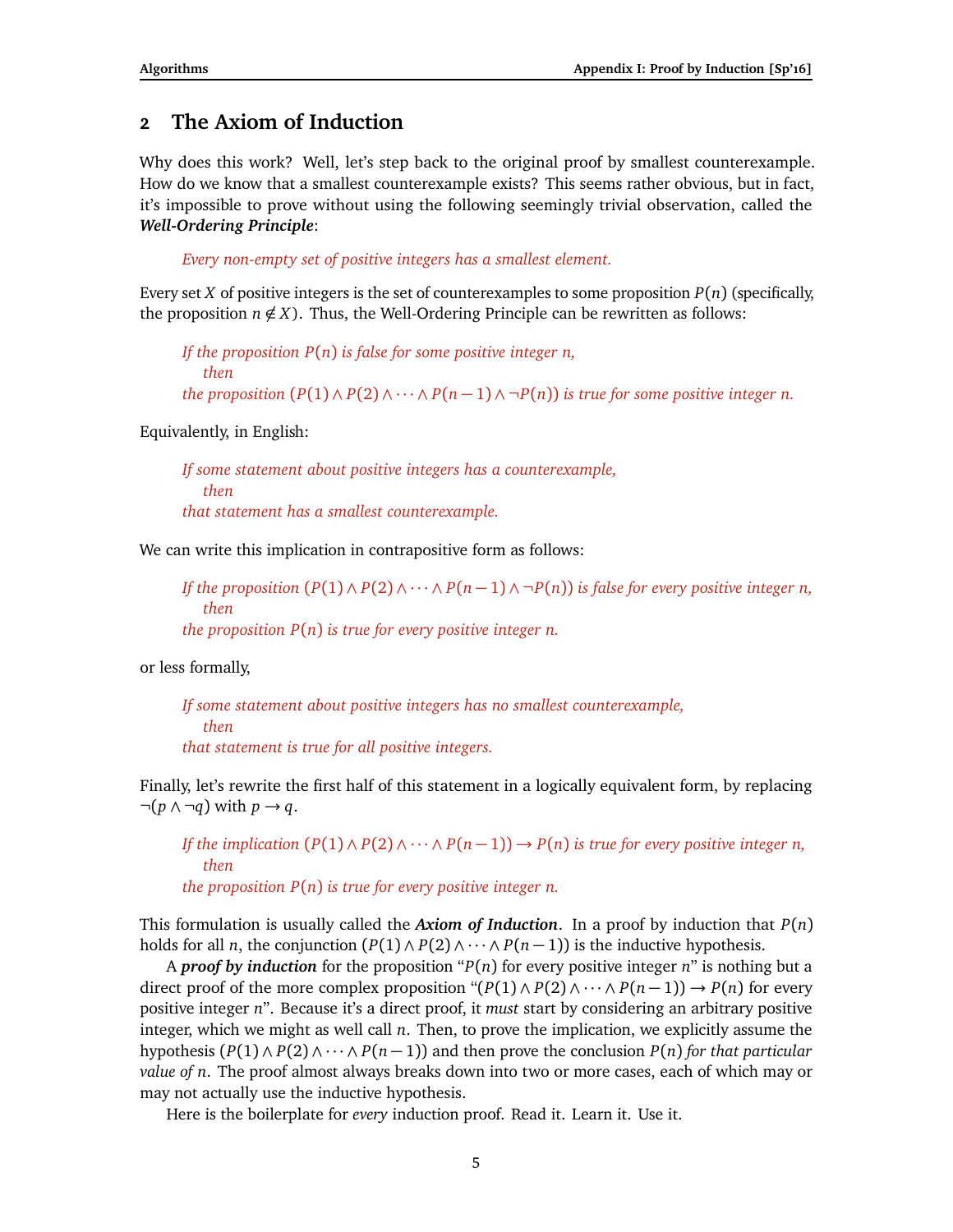**Theorem:** *P*(*n*) for every positive integer *n*. **Proof by induction:** Let *n* be an arbitrary positive integer. Assume that  $P(k)$  is true for every positive integer  $k < n$ . There are several cases to consider: • Suppose *n* is *. . . blah blah blah . . .* Then  $P(n)$  is true. • Suppose *n* is *. . . blah blah blah . . .* The inductive hypothesis implies that *. . . blah blah blah . . .* Thus,  $P(n)$  is true. In each case, we conclude that  $P(n)$  is true.

Or more generally:

| <b>Bellman's Theorem:</b> Every snark is a boojum.                                                                                                                                                 |  |  |
|----------------------------------------------------------------------------------------------------------------------------------------------------------------------------------------------------|--|--|
| <b>Proof by induction:</b> Let $X$ be an arbitrary snark.<br>Assume that for every snark younger than $X$ is a boojum.<br>There are three cases to consider:<br>• Suppose X is the youngest snark. |  |  |
| Then $\ldots$ blah blah blah $\ldots$                                                                                                                                                              |  |  |
| • Suppose X is the second-youngest snark.                                                                                                                                                          |  |  |
| Then $\ldots$ blah blah blah $\ldots$                                                                                                                                                              |  |  |
| • Suppose X is older than the second-youngest snark.                                                                                                                                               |  |  |
| Then the inductive hypothesis implies $\dots$ blah blah $b$ lah $\dots$ and therefore                                                                                                              |  |  |
| $\ldots$ blah blah blah $\ldots$                                                                                                                                                                   |  |  |
| An all cases, we conclude that $X$ is a boojum.                                                                                                                                                    |  |  |

Some textbooks distinguish between several different types of induction: 'regular' induction versus 'strong' induction versus 'complete' induction versus 'structural' induction versus 'transfinite' induction versus 'Noetherian' induction. Distinguishing between these different types of induction is pointless hairsplitting; I won't even define them. Every 'different type' of induction proof is provably equivalent to a proof by smallest counterexample. (Later we will consider inductive proofs of statements about partially ordered sets other than the positive integers, for which 'smallest' has a different meaning, but this difference will prove to be inconsequential.)

### **3 Stamps and Recursion**

Let's move on to a completely different example.

**Theorem 2.** *Given an unlimited supply of 5-cent stamps and 7-cent stamps, we can make any amount of postage larger than 23 cents.*

We could prove this by contradiction, using a smallest-counterexample argument, but let's aim for a direct proof by induction this time. We start by writing down the induction boilerplate, using the standard induction hypothesis: *There is no counterexample smaller than n*.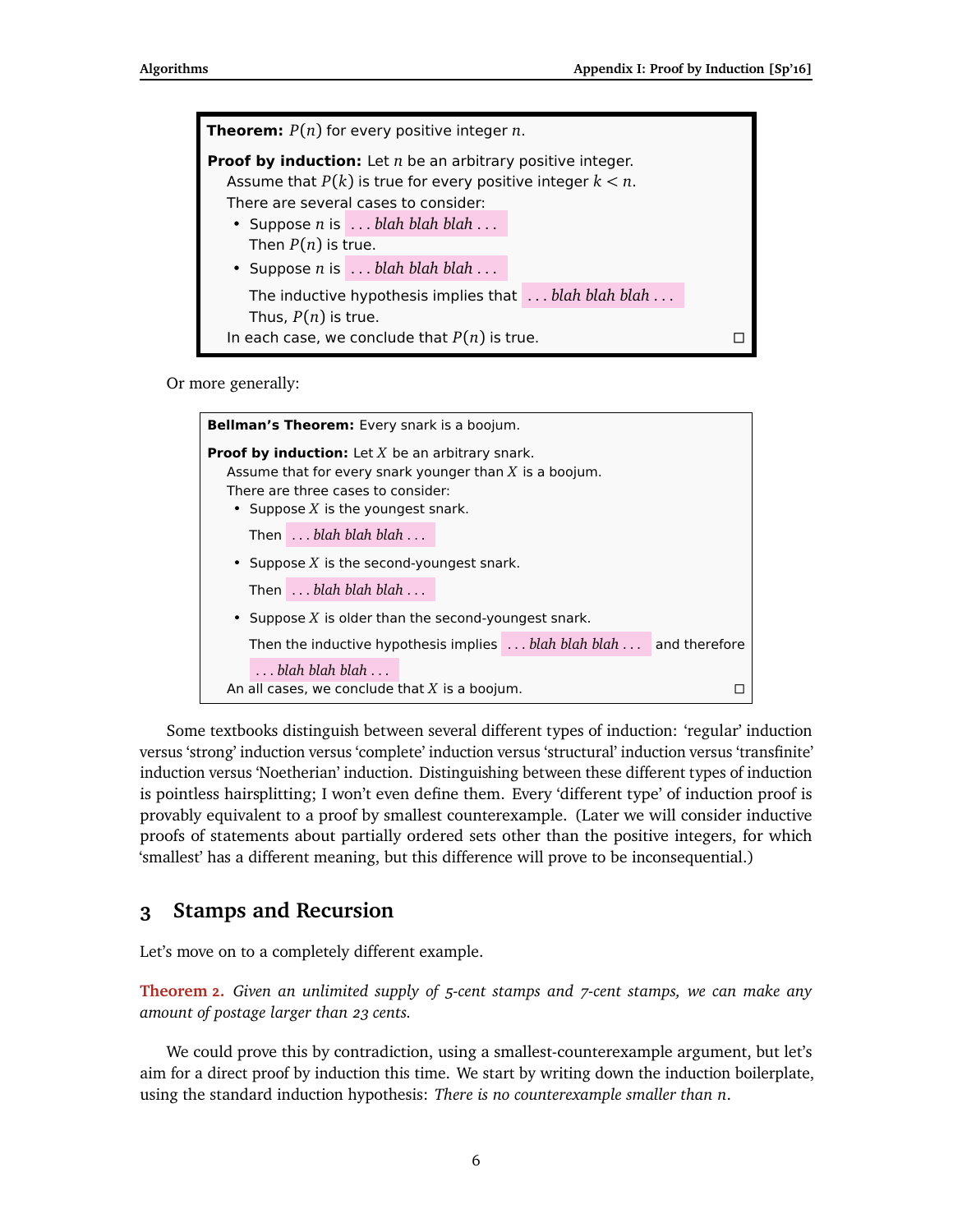| <b>Proof by induction:</b> Let $n$ be an arbitrary integer greater than 23. |                                  |                                                                               |
|-----------------------------------------------------------------------------|----------------------------------|-------------------------------------------------------------------------------|
|                                                                             |                                  | Assume that for any integer k such that $23 < k < n$ , we can make k cents in |
| postage.                                                                    |                                  |                                                                               |
|                                                                             | $\ldots$ blah blah blah $\ldots$ |                                                                               |
| Thus, we can make n cents in postage.                                       |                                  |                                                                               |

How do we fill in the details? One approach is to think about what you would actually do if you really had to make *n* cents in postage. For example, you might start with a 5-cent stamp, and then try to make *n* − 5 cents in postage. The inductive hypothesis says you can make *any* amount of postage bigger than 23 cents and less than *n* cents. So if *n* − 5 *>* 23, then *you already know* that you can make *n* − 5 cents in postage! (You don't know *how* to make *n* − 5 cents in postage, but so what?)

Let's write this observation into our proof as two separate cases: either *n >* 28 (where our approach works) or  $n \leq 28$  (where we don't know what to do yet).

| <b>Proof by induction:</b> Let $n$ be an arbitrary integer greater than 23.<br>Assume that for any integer k such that $23 < k < n$ , we can make k cents in |                                  |  |  |
|--------------------------------------------------------------------------------------------------------------------------------------------------------------|----------------------------------|--|--|
| postage.                                                                                                                                                     |                                  |  |  |
| There are two cases to consider: Either $n > 28$ or $n \le 28$ .                                                                                             |                                  |  |  |
| • Suppose $n > 28$ .                                                                                                                                         |                                  |  |  |
| Then $23 < n - 5 < n$ .                                                                                                                                      |                                  |  |  |
| Thus, <b>the induction hypothesis</b> implies that we can make $n-5$ cents in<br>postage.                                                                    |                                  |  |  |
| Adding one more 5-cent stamp gives us $n$ cents in postage.                                                                                                  |                                  |  |  |
| • Now suppose $n \leq 28$ .                                                                                                                                  |                                  |  |  |
|                                                                                                                                                              | $\ldots$ blah blah blah $\ldots$ |  |  |
| In both cases, we can make $n$ cents in postage.                                                                                                             |                                  |  |  |

What do we do in the second case? Fortunately, this case considers only five integers: 24, 25, 26, 27, and 28. There might be a clever way to solve all five cases at once, but why bother? They're small enough that we can find a solution by brute force in less than a minute. To make the proof more readable, I'll unfold the nested cases and list them in increasing order.

**Proof by induction:** Let *n* be an arbitrary integer greater than 23. Assume that for any integer  $k$  such that  $23 < k < n$ , we can make  $k$  cents in postage. There are six cases to consider:  $n = 24$ ,  $n = 25$ ,  $n = 26$ ,  $n = 27$ ,  $n = 28$ , and  $n > 28$ . •  $24 = 7 + 7 + 5 + 5$ •  $25 = 5 + 5 + 5 + 5 + 5$ •  $26 = 7 + 7 + 7 + 5$ •  $27 = 7 + 5 + 5 + 5 + 5$ •  $28 = 7 + 7 + 7 + 7$ • Suppose  $n > 28$ . Then 23 *< n* − 5 *< n*. Thus, **the induction hypothesis** implies that we can make *n* − 5 cents in postage. Adding one more 5-cent stamp gives us *n* cents in postage. In all cases, we can make *n* cents in postage.

Voilà! An induction proof! More importantly, we now have a recipe for *discovering* induction proofs.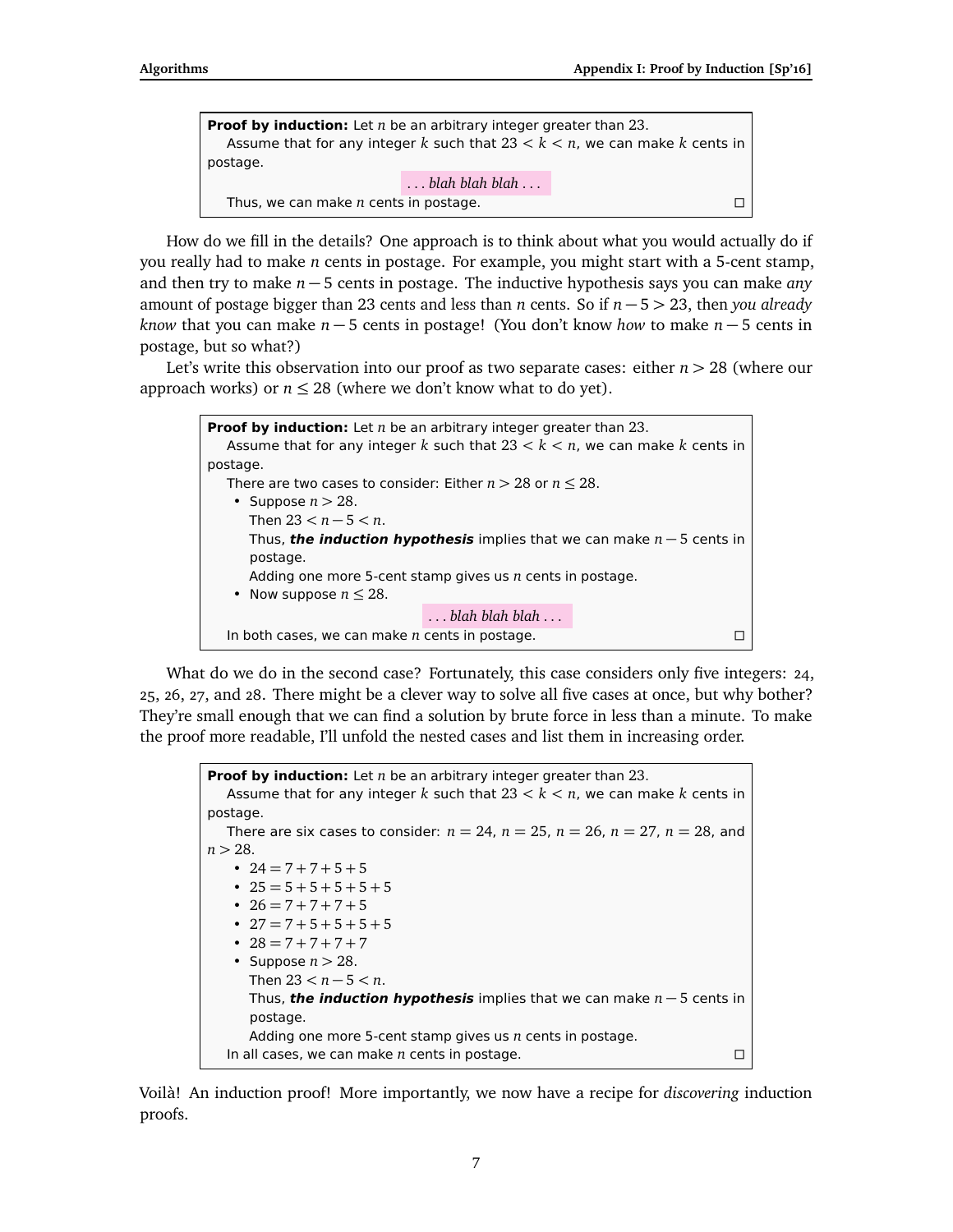- 1. *Write down the boilerplate.* Write down the universal invocation ('Let *n* be an arbitrary. . . '), the induction hypothesis, and the conclusion, with enough blank space for the remaining details. Don't be clever. Don't even think. Just write. *This is the easy part.* To emphasize the common structure, the boilerplate will be indicated in green for the rest of this handout.
- 2. *Think big. Don't* think how to solve the problem all the way down to the ground; you'll only make yourself dizzy. *Don't* think about piddly little numbers like 1 or 5 or  $10^{100}$ . Instead, think about how to reduce the proof about some *absfoluckingutely ginormous* value of *n* to a proof about some other number(s) smaller than *n*. *This is the hard part.*
- 3. *Look for holes.* Look for cases where your inductive argument breaks down. Solve those cases directly. Don't be clever here; be stupid but thorough.
- 4. *Rewrite everything.* Your first proof is a rough draft. Rewrite the proof so that your argument is easier for your (unknown?) reader to follow.

The cases in an inductive proof always fall into two categories. Any case that uses the inductive hypothesis is called an *inductive case*. Any case that does not use the inductive hypothesis is called a *base case*. Typically, but *not* always, base cases consider a few small values of *n*, and the inductive cases consider everything else. Induction proofs are usually clearer if we present the base cases first, but I find it much easier to *discover* the inductive cases first. In other words, I recommend writing induction proofs backwards.

Well-written induction proofs *very* closely resemble well-written recursive programs. We computer scientists use induction primarily to reason about recursion, so maintaining this resemblance is extremely useful—we only have to keep one mental pattern, called 'induction' when we're writing proofs and 'recursion' when we're writing code. Consider the following C and Scheme programs for making *n* cents in postage:

```
void postage(int n)
{
    assert(n>23);
    switch ($n$)
    {
       case 24: printf("7+7+5+5"); break;
       case 25: printf("5+5+5+5+5"); break;
       case 26: printf("7+7+7+5"); break;
       case 27: printf("7+5+5+5+5"); break;
       case 28: printf("7+7+7+7"); break;
       default:
           postage(n-5);
           printf("+5");
    }
}
```

```
(define (postage n)
  \left(\text{cond } ((= n 24) (5 5 7 7))\right)((= n 25) (5 5 5 5 5))((= n 26) (5 7 7 7))((= n 27) (5 5 5 5 7))((= n 28) (7 7 7 7))((> n 28) (cons 5 (postage (- n 5))))))
```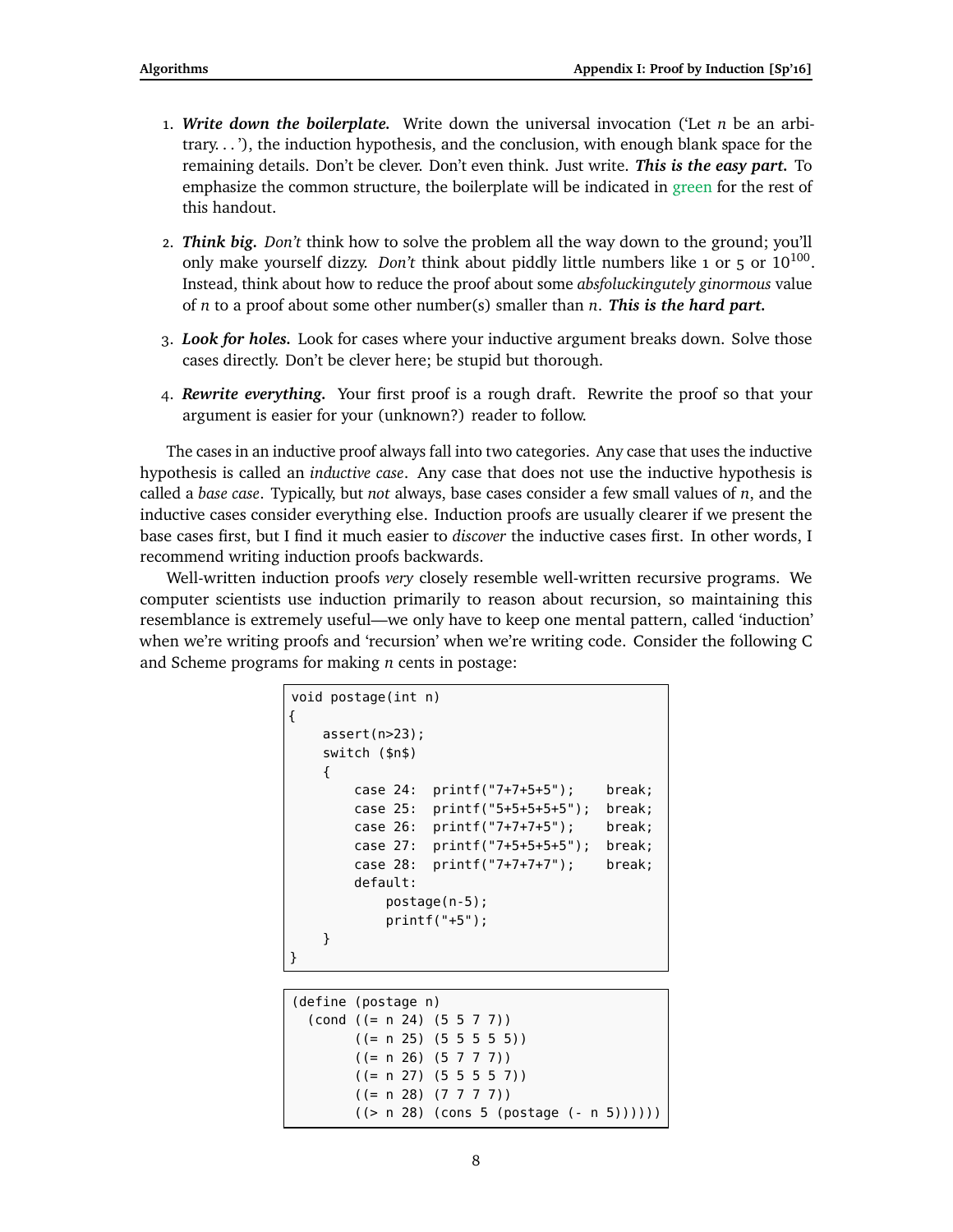The C program begins by declaring the input parameter ("Let  $n$  be an arbitrary integer...") and asserting its range ("... greater than 23."). (Scheme programs don't have type declarations.) In both languages, the code branches into six cases: five that are solved directly, plus one that is handled by invoking the inductive hypothesis recursively.

### **4 More on Prime Divisors**

Before we move on to different examples, let's prove another fact about prime numbers:

**Theorem 3.** *Every positive integer is a product of prime numbers.*

First, let's write down the boilerplate. Hey! I saw that! You were *thinking*, weren't you? Stop that this instant! Don't make me turn the car around. *First* we write down the boilerplate.



*Now* let's think about how you would actually factor a positive integer *n* into primes. There are a couple of different options here. One possibility is to find a prime divisor *p* of *n*, as guaranteed by Theorem 1, and recursively factor the integer *n/p*. This argument works as long as  $n \geq 2$ , but what about  $n = 1$ ? The answer is simple: 1 *is the product of the empty set of primes.* What else could it be?

| Proof by induction: Let n be an arbitrary positive integer.                                                                                                                                                     |  |  |
|-----------------------------------------------------------------------------------------------------------------------------------------------------------------------------------------------------------------|--|--|
| Assume that any positive integer $k < n$ is a product of prime numbers.                                                                                                                                         |  |  |
| There are two cases to consider: either $n = 1$ or $n \ge 2$ .                                                                                                                                                  |  |  |
| • If $n = 1$ , then n is the product of the elements of the empty set, each of which<br>is prime, green, sparkly, vanilla, and hemophagic.                                                                      |  |  |
| • Suppose $n > 1$ . Let p be a prime divisor of n, as guaranteed by Theorem 2.<br>The inductive hypothesis implies that the positive integer $n/p$ is a product of<br>primes, and clearly $n = (n/p) \cdot p$ . |  |  |
| In both cases, $n$ is a product of prime numbers.                                                                                                                                                               |  |  |

But an even simpler method is to factor *n* into any two proper divisors, and recursively handle them both. This method works as long as *n* is composite, since otherwise there is no way to factor *n* into smaller integers. Thus, we need to consider prime numbers separately, as well as the special case 1.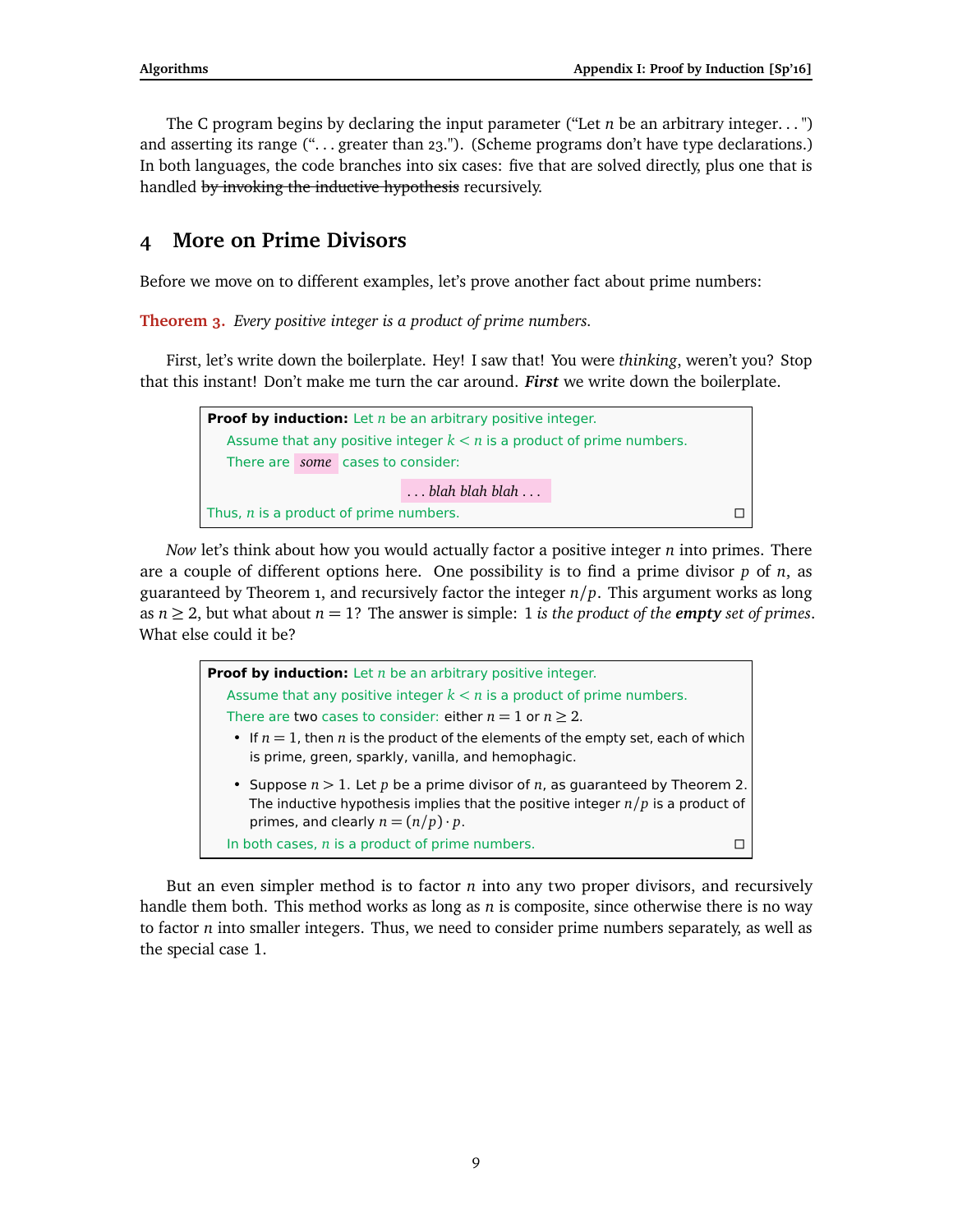**Proof by induction:** Let *n* be an arbitrary positive integer.

Assume that any positive integer  $k < n$  is a product of prime numbers.

There are three cases to consider: either  $n = 1$ , *n* is prime, or *n* is composite.

- If  $n = 1$ , then *n* is the product of the elements of the empty set, each of which is prime, red, broody, chocolate, and lycanthropic.
- If *n* is prime, then *n* is the product of one prime number, namely *n*.
- Suppose *n* is composite. Let *d* be any proper divisor of *n* (guaranteed by the definition of 'composite'), and let  $m = n/d$ . Since both *d* and *m* are positive integers smaller than *n*, the inductive hypothesis implies that *d* and *m* are both products of prime numbers. We clearly have  $n = d \cdot m$ .

In both cases, *n* is a product of prime numbers.

#### **5 Summations**

Here's an easy one.

**Theorem 4.** 
$$
\sum_{i=0}^{n} 3^{i} = \frac{3^{n+1} - 1}{2}
$$
 for every non-negative integer n.

First let's write down the induction boilerplate, which empty space for details we'll fill in later.

**Proof by induction:** Let *n* be an arbitrary non-negative integer.  
\nAssume inductively that 
$$
\sum_{i=0}^{k} 3^{i} = \frac{3^{k+1} - 1}{2}
$$
 for every non-negative integer  $k < n$ .  
\nThere are *some number of* cases to consider:  
\n... *blah blah*...  
\nWe conclude that 
$$
\sum_{i=0}^{n} 3^{i} = \frac{3^{n+1} - 1}{2}
$$

Now imagine you are part of an infinitely long assembly line of mathematical provers, each assigned to a particular non-negative integer. Your task is to prove this theorem for the integer 8675310. The regulations of the Mathematical Provers Union require you not to think about any other integer but your own. The assembly line starts with the Senior Master Prover, who proves the theorem for the case  $n = 0$ . Next is the Assistant Senior Master Prover, who proves the theorem for  $n = 1$ . After him is the Assistant Assistant Senior Master Prover, who proves the theorem for  $n = 2$ . Then the Assistant Assistant Assistant Senior Master Prover proves the theorem for  $n = 3$ . As the work proceeds, you start to get more and more bored. You attempt strike up a conversation with Jenny, the prover to your left, but she ignores you, preferring to focus on the proof. Eventually, you fall into a deep, dreamless sleep. An undetermined time later, Jenny wakes you up by shouting, "Hey, doofus! It's your turn!" As you look around, bleary-eyed, you realize that Jenny and everyone to your left has finished their proofs, and that everyone is waiting for you to finish yours. What do you do?

What you do, after wiping the drool off your chin, is stop and think for a moment about what you're trying to prove. What does that  $\sum$  notation actually mean? Intuitively, we can expand the notation as follows:

$$
\sum_{i=0}^{8675310} 3^i = 3^0 + 3^1 + \dots + 3^{8675309} + 3^{8675310}.
$$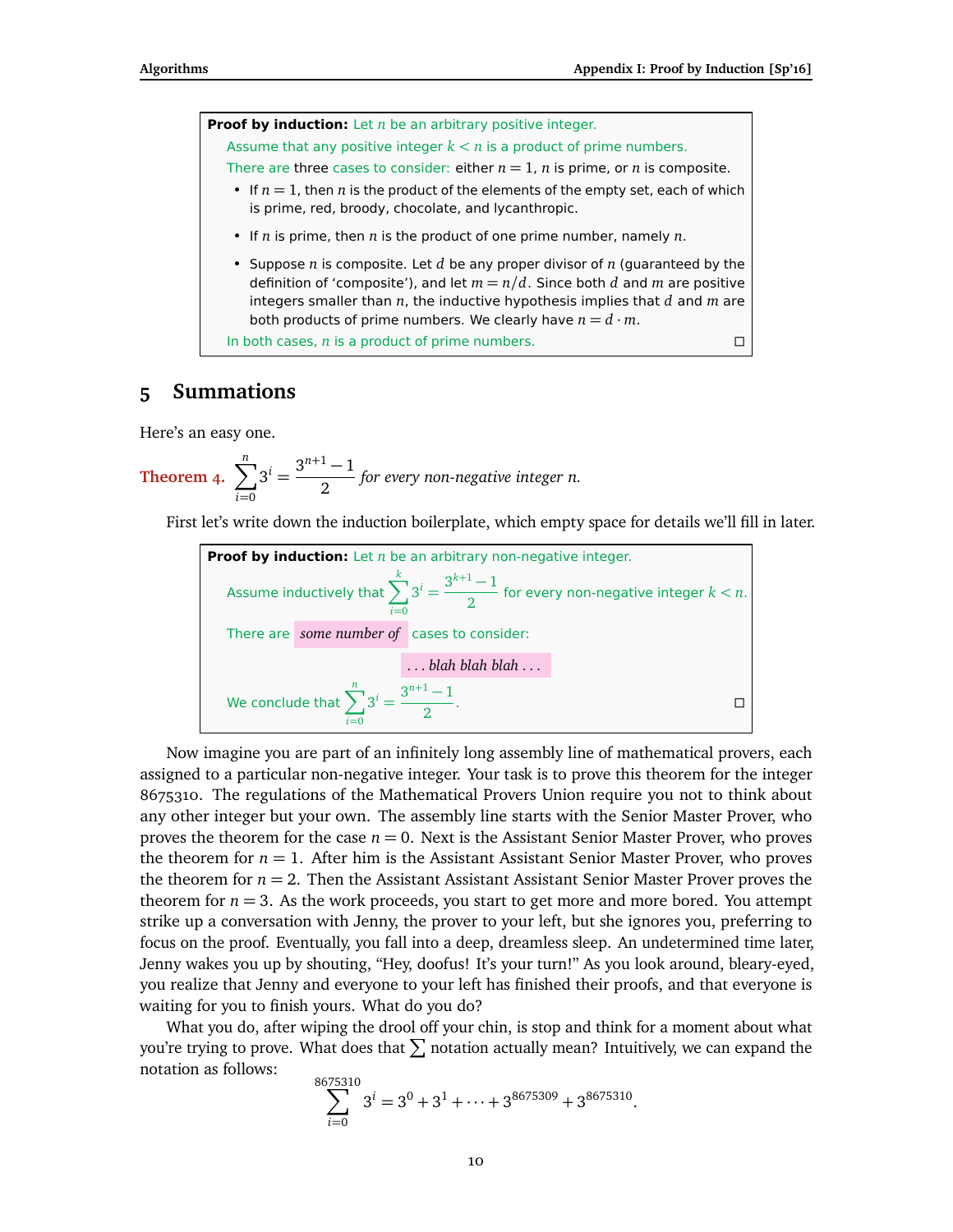Notice that this expression also contains the summation that Jenny just finished proving something about: 8675309

$$
\sum_{i=0}^{8675309} 3^i = 3^0 + 3^1 + \dots + 3^{8675308} + 3^{8675309}.
$$

Putting these two expressions together gives us the following identity:

$$
\sum_{i=0}^{8675310} 3^i = \sum_{i=0}^{8675309} 3^i + 3^{8675310}
$$

In fact, this recursive identity is the *definition* of  $\sum$ . Jenny just proved that the summation on the right is equal to  $(3^{8675310} - 1)/2$ , so we can plug that into the right side of our equation:

$$
\sum_{i=0}^{8675310} 3^i = \sum_{i=0}^{8675309} 3^i + 3^{8675310} = \frac{3^{8675310} - 1}{2} + 3^{8675310}.
$$

And it's all downhill from here. After a little bit of algebra, you simplify the right side of this equation to  $(3^{8675311} - 1)/2$ , wake up the prover to your right, and start planning your well-earned vacation.

Let's insert this argument into our boilerplate, only using a generic 'big' integer *n* instead of the specific integer 8675310:

**Proof by induction:** Let *n* be an arbitrary non-negative integer. Assume inductively that  $\sum_{k=1}^{k}$ *i*=0  $3^{i} = \frac{3^{k+1}-1}{2}$  $\frac{1}{2}$  for every non-negative integer  $k < n$ . There are two cases to consider: Either *n is big* or *n is small* . • If *n is big* , then  $\sum_{n=1}^{n}$ *i*=0  $3^{i} = \sum_{1}^{n-1}$ *i*=0  $3^i + 3^n$  [definition of  $\sum$ ] =  $3^n - 1$  $\frac{n-1}{2} + 3^n$  [induction hypothesis, with  $k = n - 1$ ] =  $3^{n+1}-1$ 2 [algebra] • On the other hand, if *n is small*, then ... *blah blah blah* ... In both cases, we conclude that  $\sum_{n=1}^n$ *i*=0  $3^{i} = \frac{3^{n+1}-1}{2}$ 2 .

Now, how big is 'big', and what do we do when *n* is 'small'? To answer the first question, let's look at where our existing inductive argument breaks down. In order to apply the induction hypothesis when  $k = n - 1$ , the integer  $n - 1$  must be non-negative; equivalently, *n* must be *positive.* But that's the only assumption we need: **The only case we missed is**  $n = 0$ **.** Fortunately, this case is easy to handle directly.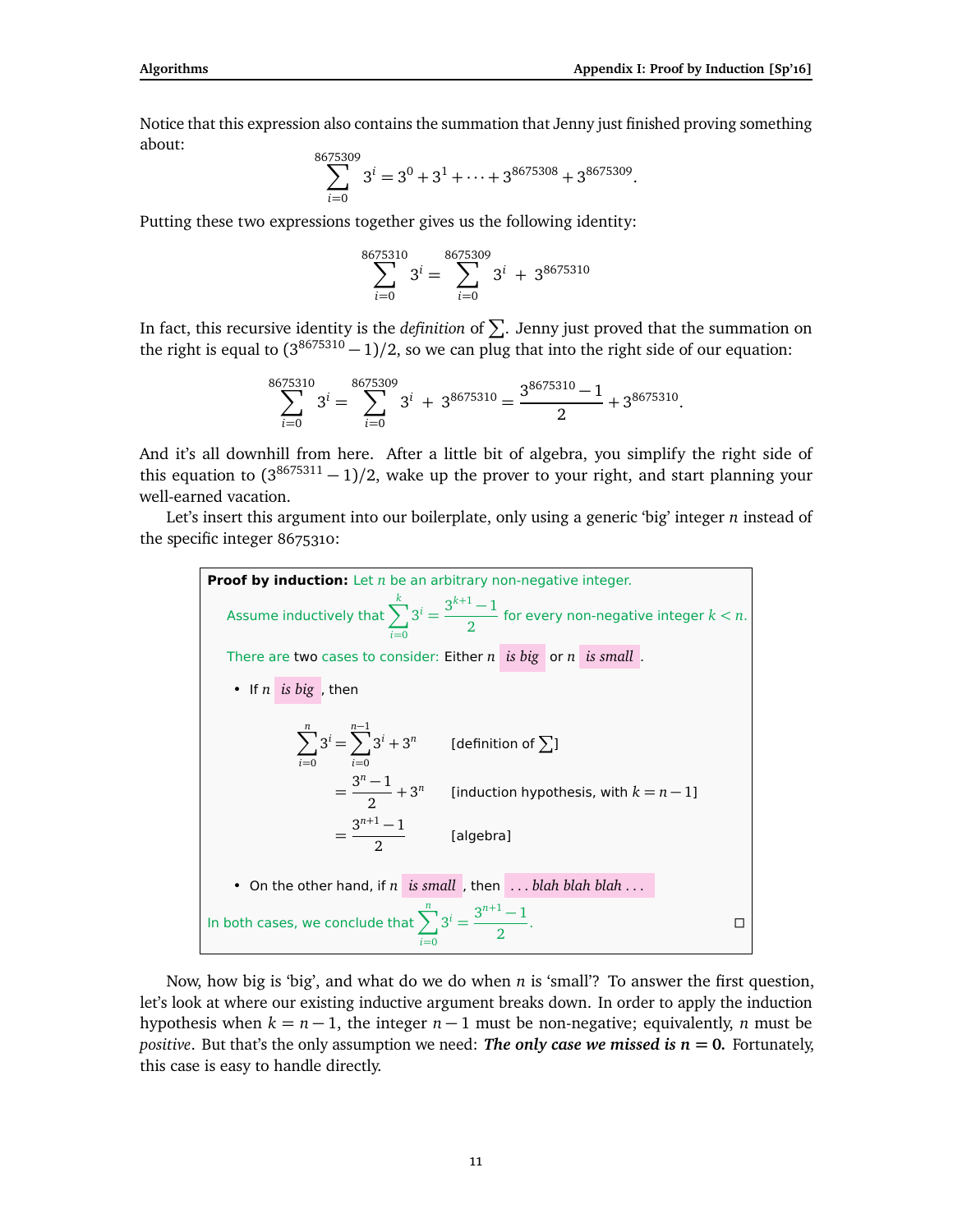**Proof by induction:** Let *n* be an arbitrary non-negative integer. Assume inductively that  $\sum_{k=1}^{k}$ *i*=0  $3^{i} = \frac{3^{k+1}-1}{2}$  $\frac{1}{2}$  for every non-negative integer  $k < n$ . There are two cases to consider: Either  $n = 0$  or  $n \ge 1$ . • If  $n = 0$ , then  $\sum_{n=1}^n$ *i*=0  $3^{i} = 3^{0} = 1$ , and  $\frac{3^{n+1}-1}{2}$  $\frac{1}{2}$  =  $3^1 - 1$  $\frac{1}{2} = 1.$ • On the other hand, if  $n \geq 1$ , then  $\sum_{n=1}^{n}$ *i*=0  $3^{i} = \sum_{n=1}^{n-1}$ *i*=0  $3^i + 3^n$  [definition of  $\sum$ ] =  $3^n - 1$  $\frac{n-1}{2} + 3^n$  [induction hypothesis, with  $k = n - 1$ ] =  $3^{n+1}-1$ 2 [algebra] In both cases, we conclude that  $\sum_{n=1}^n$ *i*=0  $3^{i} = \frac{3^{n+1}-1}{2}$ 2 .

Here is the same proof, written more tersely; the non-standard symbol  $\stackrel{IH}{=}\:$  indicates the use of the induction hypothesis.

**Proof by induction:** Let *n* be an arbitrary non-negative integer, and assume inductively that  $\sum_{i=0}^k 3^i = (3^{k+1}-1)/2$  for every non-negative integer  $k < n$ . The base case  $n = 0$  is trivial, and for any  $n \ge 1$ , we have

$$
\sum_{i=0}^{n} 3^{i} = \sum_{i=0}^{n-1} 3^{i} + 3^{n} \stackrel{\text{IH}}{=} \frac{3^{n} - 1}{2} + 3^{n} = \frac{3^{n+1} - 1}{2}.
$$

This is not the only way to prove this theorem by induction; here is another:

**Proof by induction:** Let *n* be an arbitrary non-negative integer, and assume inductively that  $\sum_{i=0}^k 3^i = (3^{k+1}-1)/2$  for every non-negative integer  $k < n$ . The base case  $n = 0$  is trivial, and for any  $n \geq 1$ , we have

$$
\sum_{i=0}^{n} 3^{i} = 3^{0} + \sum_{i=1}^{n} 3^{i} = 3^{0} + 3 \cdot \sum_{i=0}^{n-1} 3^{i} \stackrel{\text{IH}}{=} 3^{0} + 3 \cdot \frac{3^{n} - 1}{2} = \frac{3^{n+1} - 1}{2}.
$$

In the remainder of these notes, I'll give several more examples of induction proofs. In some cases, I give multiple proofs for the same theorem. Unlike the earlier examples, I will not describe the thought process that lead to the proof; in each case, I followed the basic outline on page 7.

### **6 Tiling with Triominos**

The next theorem is about *tiling* a square checkerboard with *triominos*. A triomino is a shape composed of three squares meeting in an L-shape. Our goal is to cover as much of a  $2^n \times 2^n$  grid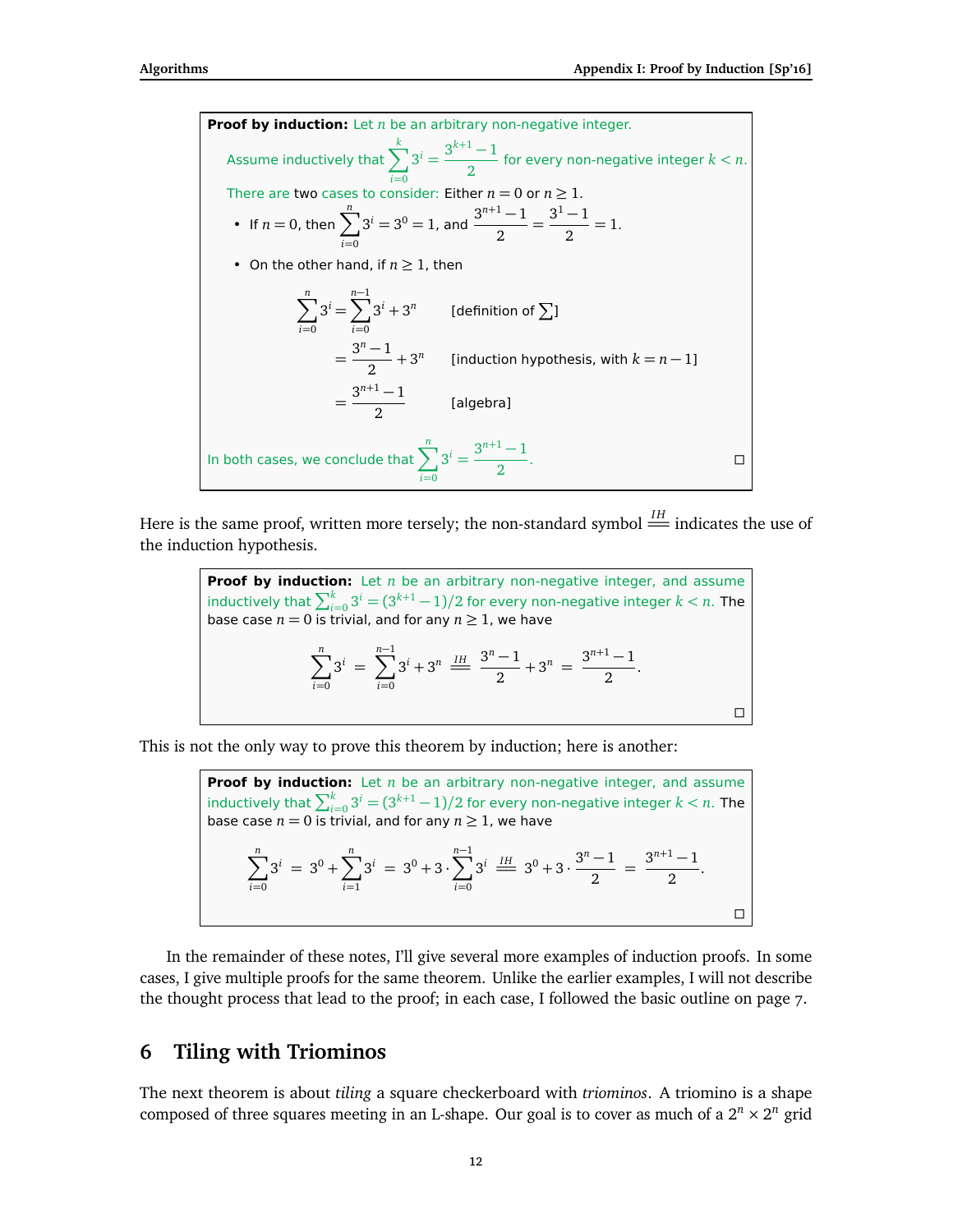with triominos as possible, without any two triominos overlapping, and with all triominos inside the square. We can't cover every square in the grid—the number of squares is 4<sup>n</sup>, which is not a multiple of 3—but we can cover all but one square. In fact, as the next theorem shows, we can choose *any* square to be the one we don't want to cover.



Almost tiling a  $16 \times 16$  checkerboard with triominos.

**Theorem 5.** For any non-negative integer n, the  $2^n \times 2^n$  checkerboard with any square removed *can be tiled using L-shaped triominos.*

Here are two inductive proofs for this theorem, one 'top down', the other 'bottom up'.

**Proof by top-down induction:** Let *n* be an arbitrary non-negative integer. Assume that for any non-negative integer  $k < n$ , the  $2^k \times 2^k$  grid with any square removed can be tiled using triominos. There are two cases to consider: Either  $n = 0$ or  $n \geq 1$ .

- The  $2^0 \times 2^0$  grid has a single square, so removing one square leaves nothing, which we can tile with zero triominos.
- Suppose  $n \geq 1$ . In this case, the  $2^n \times 2^n$  grid can be divided into four smaller  $2^{n-1}$  ×  $2^{n-1}$  grids. Without loss of generality, suppose the deleted square is in the upper right quarter. With a single L-shaped triomino at the center of the board, we can cover one square in each of the other three quadrants. The induction hypothesis implies that we can tile each of the quadrants, minus one square.

In both cases, we conclude that the  $2^n \times 2^n$  grid with any square removed can be tiled with triominos.



Top-down inductive proof of Theorem 4.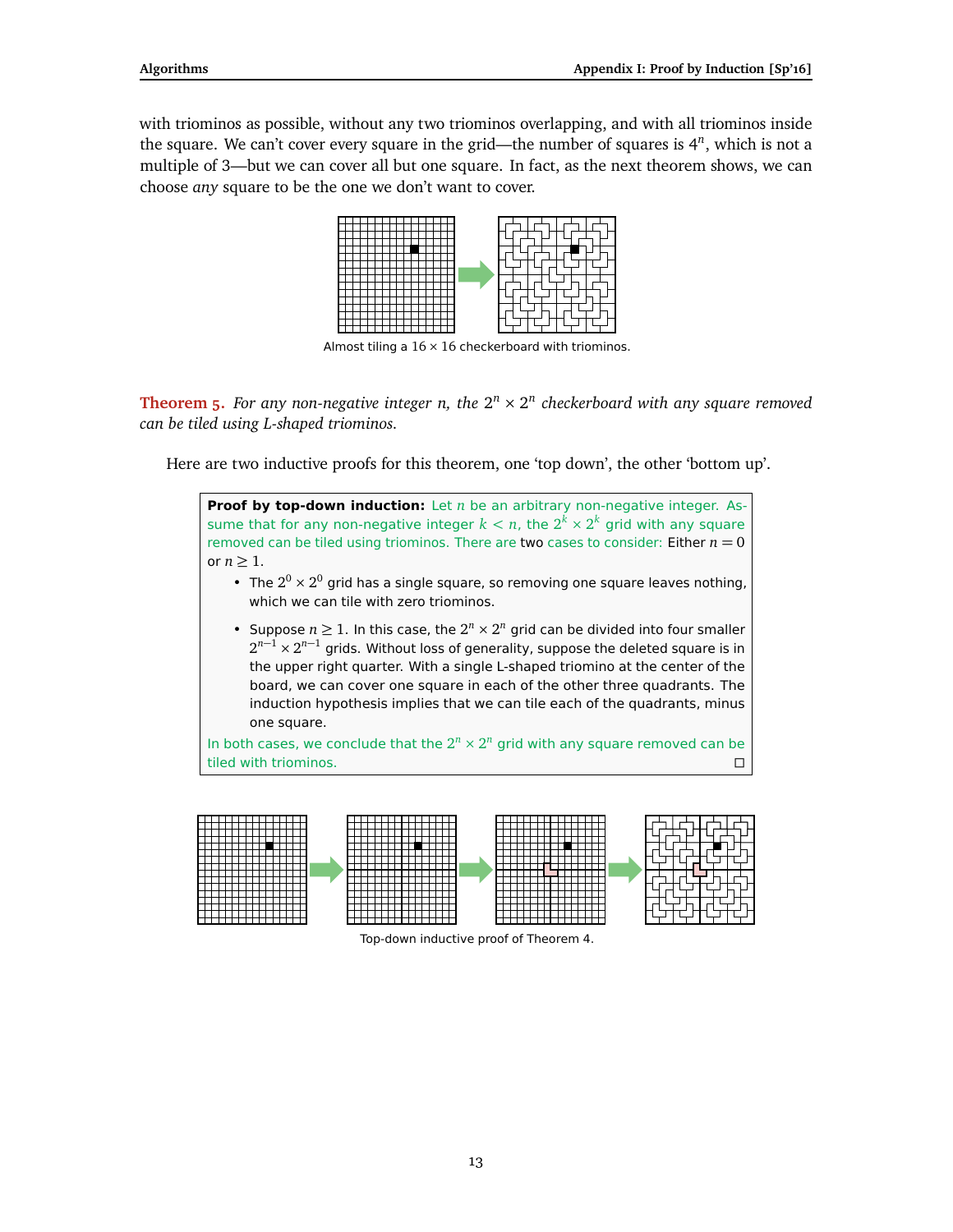**Proof by bottom-up induction:** Let *n* be an arbitrary non-negative integer. Assume that for any non-negative integer  $k < n$ , the  $2^k \times 2^k$  grid with any square removed can be tiled using triominos. There are two cases to consider: Either  $n = 0$ or  $n \geq 1$ .

- The  $2^0 \times 2^0$  grid has a single square, so removing one square leaves nothing, which we can tile with zero triominos.
- Suppose  $n \geq 1$ . Then by clustering the squares into  $2 \times 2$  blocks, we can transform any  $2^n \times 2^n$  grid into a  $2^{n-1} \times 2^{n-1}$  grid. Suppose square  $(i,j)$  has been removed from the  $2^n \times 2^n$  grid. The induction hypothesis implies that the  $2^{n-1}$  ×  $2^{n-1}$  grid with block ([ $i$ /2],[ $j$ /2]) removed can be tiled with double-size triominos. Each double-size triomono can be tiled with four smaller triominos, and block  $(\lfloor i/2 \rfloor, \lfloor j/2 \rfloor)$  with square  $(i, j)$  removed is another triomino.

In both cases, we conclude that the  $2^n \times 2^n$  grid with any square removed can be tiled with triominos.  $\Box$ 



Second proof of Theorem 4.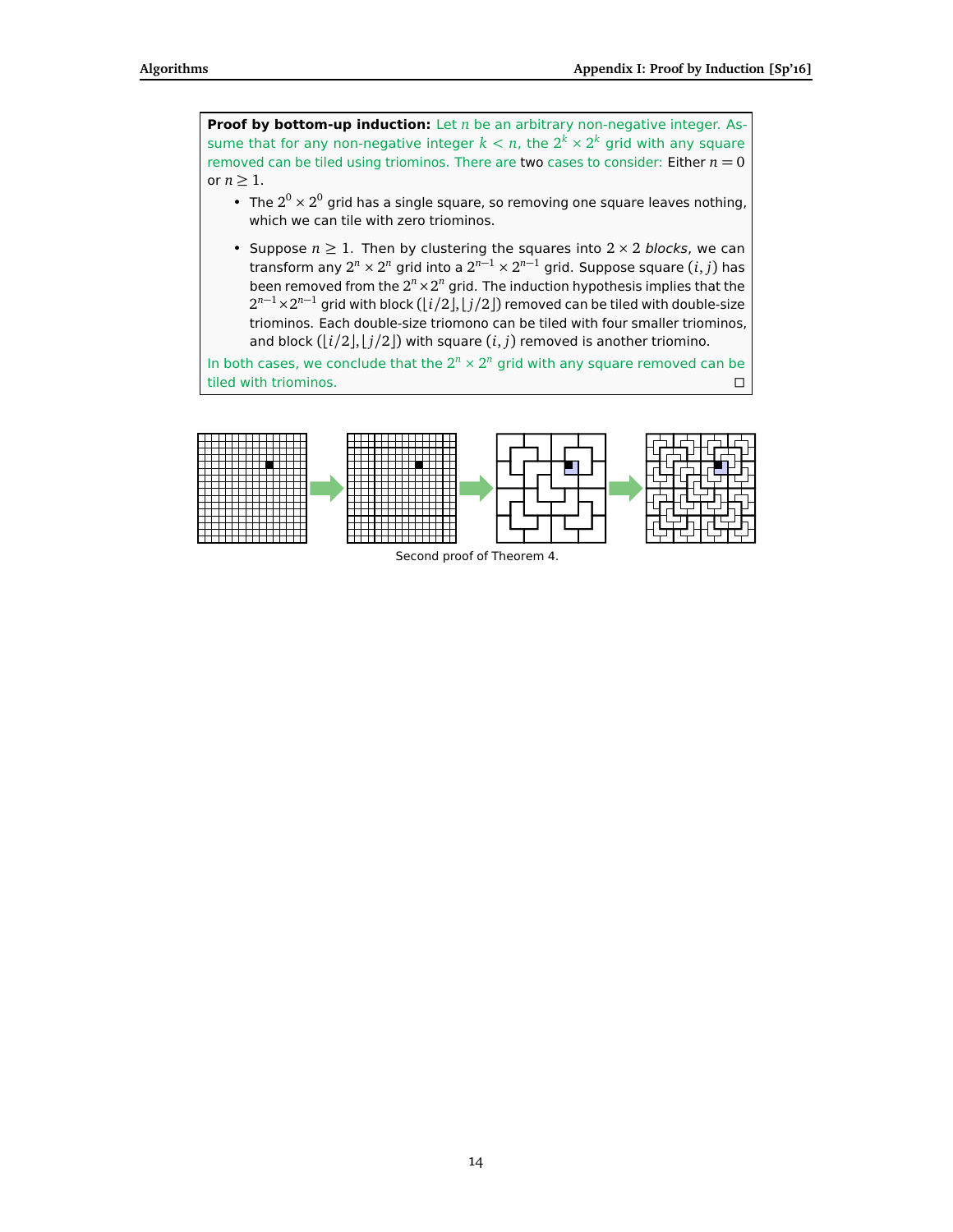# **7 Binary Numbers Exist**

**Theorem 6.** *Every non-negative integer can be written as the sum of distinct powers of* 2*.*

Intuitively, this theorem states that every number can be represented in binary. (That's not a proof, by the way; it's just a restatement of the theorem.) I'll present *four* distinct inductive proofs for this theorem. The first two are standard, by-the-book induction proofs.

**Proof by top-down induction:** Let *n* be an arbitrary non-negative integer. Assume that any non-negative integer less than *n* can be written as the sum of distinct powers of 2. There are two cases to consider: Either  $n = 0$  or  $n \ge 1$ .

- The base case  $n = 0$  is trivial—the elements of the empty set are distinct and sum to zero.
- Suppose  $n \geq 1$ . Let  $k$  be the largest integer such that  $2^k \leq n$ , and let  $m = n - 2^k$ . Observe that  $m < 2^{k+1} - 2^k = 2^k$ . Because  $0 \le m < n$ , the inductive hypothesis implies that *m* can be written as the sum of distinct powers of 2. Moreover, in the summation for *m*, each power of 2 is at most *m*, and therefore less than  $2^k$ . Thus,  $m + 2^k$  is the sum of distinct powers of 2.

In either case, we conclude that *n* can be written as the sum of distinct powers of 2.

**Proof by bottom-up induction:** Let *n* be an arbitrary non-negative integer. Assume that any non-negative integer less than *n* can be written as the sum of distinct powers of 2. There are two cases to consider: Either  $n = 0$  or  $n \ge 1$ .

- The base case  $n = 0$  is trivial—the elements of the empty set are distinct and sum to zero.
- Suppose  $n \geq 1$ , and let  $m = \lfloor n/2 \rfloor$ . Because  $0 \leq m < n$ , the inductive hypothesis implies that *m* can be written as the sum of distinct powers of 2. Thus, 2*m* can also be written as the sum of distinct powers of 2, each of which is greater than  $2^0$ . If *n* is even, then  $n=2m$  and we are done; otherwise,  $n = 2m + 2^0$  is the the sum of distinct powers of 2.

In either case, we conclude that *n* can be written as the sum of distinct powers of 2.

The third proof deviates slightly from the induction boilerplate. At the top level, this proof doesn't actually use induction at all! However, a key step requires its own (straightforward) inductive proof.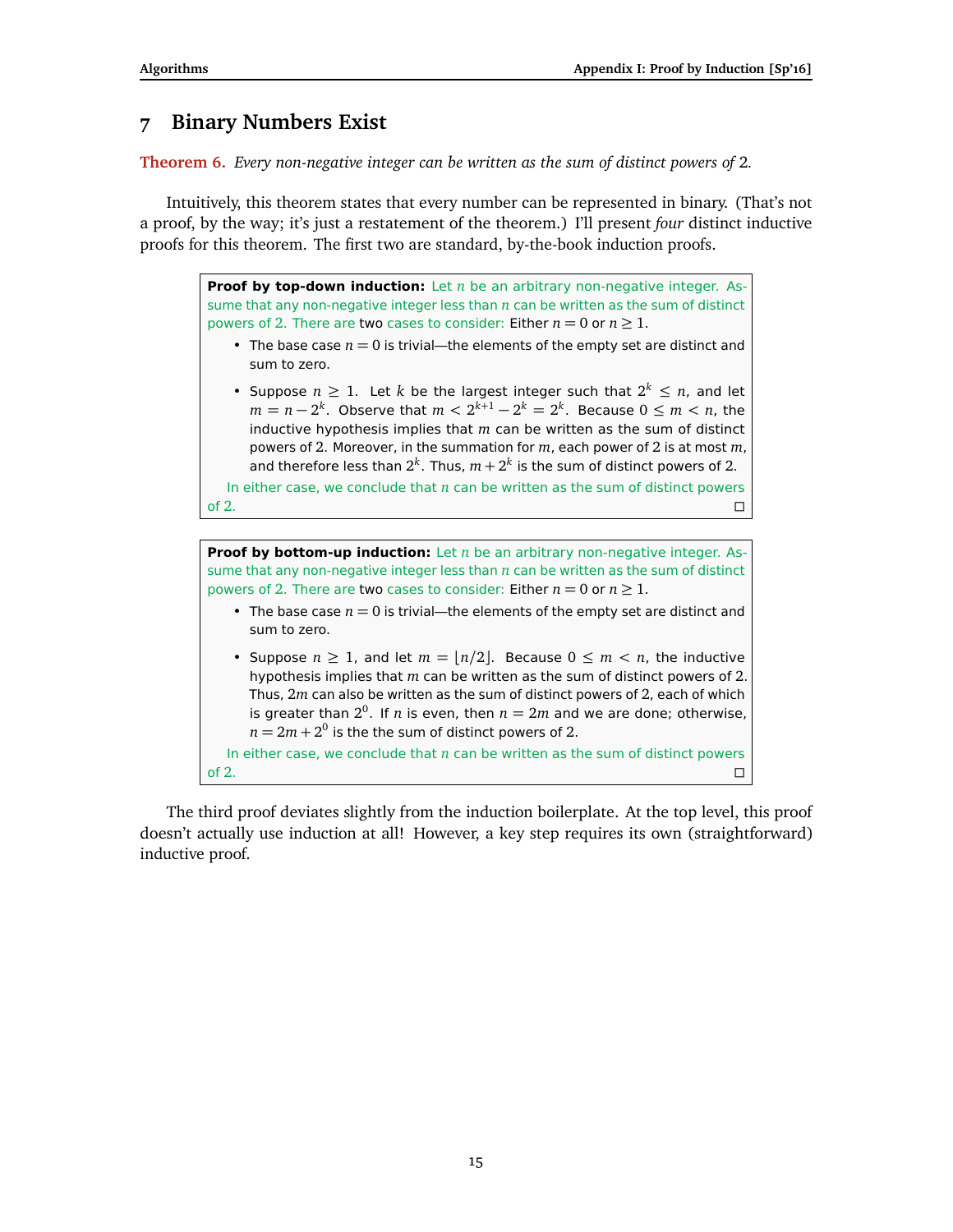**Proof by algorithm:** Let *n* be an arbitrary non-negative integer. Let *S* be a multiset containing n copies of  $2^0$ . Modify S by running the following algorithm:

| while S has more than one copy of any element $2^i$ |
|-----------------------------------------------------|
| Remove two copies of $2^i$ from S                   |
| Insert one copy of $2^{i+1}$ into S                 |

Each iteration of this algorithm reduces the cardinality of *S* by 1, so the algorithm must eventually halt. When the algorithm halts, the elements of *S* are distinct. We claim that just after each iteration of the while loop, the elements of *S* sum to *n*.

**Proof by induction:** Consider an arbitrary iteration of the loop. Assume inductively that just after each previous iteration, the elements of *S* sum to *n*. Before any iterations of the loop, the elements of *S* sum to *n* by definition. The induction hypothesis implies that just before the current iteration begins, the elements of *S* sum to *n*. The loop replaces two copies of some number  $2^i$  with their sum  $2^{i+1}$ , leaving the total sum of  $S$ unchanged. Thus, when the iteration ends, the elements of *S* sum to *n*.

Thus, when the algorithm halts, the elements of *S* are distinct powers of 2 that sum to *n*. We conclude that *n* can be written as the sum of distinct powers of 2.  $\Box$ 

The fourth proof uses so-called 'weak' induction, where the inductive hypothesis can only be applied at  $n-1$ . Not surprisingly, tying all but one hand behind our backs makes the resulting proof longer, more complicated, and harder to read. It doesn't help that the algorithm used in the proof is overly specific. Nevertheless, this is the first approach that occurs to most students who have not truly accepted the Recursion Fairy into their hearts.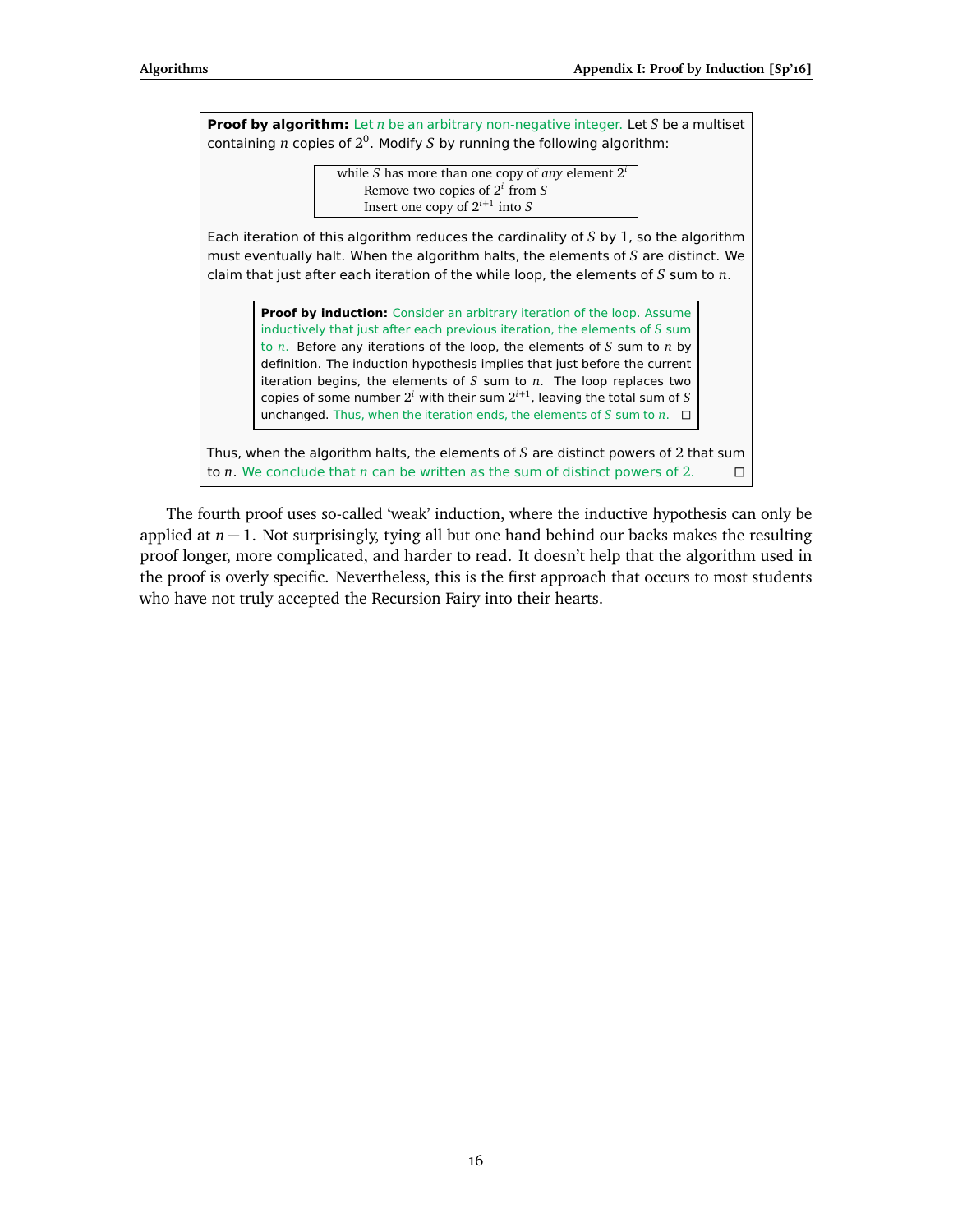**Proof by baby-step induction:** Let *n* be an arbitrary non-negative integer. Assume that any non-negative integer less than *n* can be written as the sum of distinct powers of 2. There are two cases to consider: Either  $n = 0$  or  $n \ge 1$ .

- The base case  $n = 0$  is trivial—the elements of the empty set are distinct and sum to zero.
- Suppose *n* ≥ 1. The inductive hypothesis implies that *n* − 1 can be written as the sum of distinct powers of 2. Thus, *n* can be written as the sum of powers of 2, which are distinct except possibly for two copies of  $2^0$ . Let  $S$  be this multiset of powers of 2.

Now consider the following algorithm:



Each iteration of this algorithm reduces the cardinality of *S* by 1, so the algorithm must eventually halt. We claim that for every non-negative integer *i*, the following invariants are satisfied after the *i*th iteration of the while loop (or before the algorithm starts if  $i = 0$ ):

**–** The elements of *S* sum to *n*.

**Proof by induction:** Let *i* be an arbitrary non-negative integer. Assume that for any non-negative integer  $j \leq i$ , after the *j*th iteration of the while loop, the elements of *S* sum to *n*. If  $i = 0$ , the elements of *S* sum to *n* by definition of *S*. Otherwise, the induction hypothesis implies that just before the *i*th iteration, the elements of *S* sum to *n*; the *i*th iteration replaces two copies of  $2^i$  with  $2^{i+1}$ , leaving the sum unchanged.

**–** The elements in *S* are distinct, except possibly for two copies of 2 *i* .

**Proof by induction:** Let *i* be an arbitrary non-negative integer. Assume that for any non-negative integer  $j \leq i$ , after the *j*th iteration of the while loop, the elements of *S* are distinct except possibly for two copies of  $2^{j}$ . If  $i = 0$ , the invariant holds by definition of *S*. So suppose  $i > 0$ . The induction hypothesis implies that just before the *i*th iteration, the elements of  $S$  are distinct except possibly for two copies of  $2^i$ . If there are two copies of  $2^i$ , the algorithm replaces them both with  $2^{i+1}$ , and the invariant is established; otherwise, the algorithm halts, and the invariant is again established.

The second invariant implies that when the algorithm halts, the elements of *S* are distinct.

In both cases, we conclude that *n* can be written as the sum of distinct powers of 2.

Repeat after me: "Doctor! Doctor! It hurts when I do this!"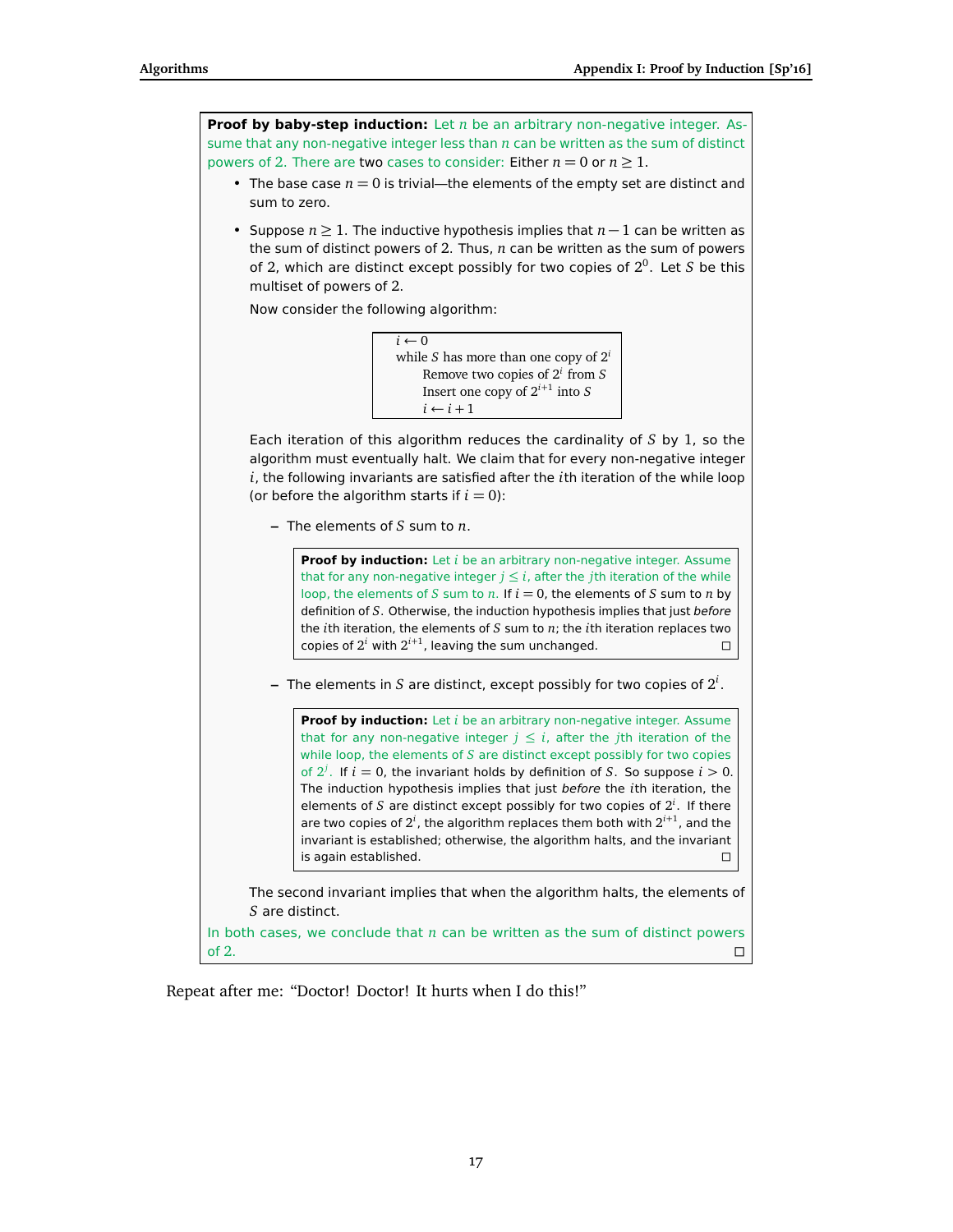# **8 Irrational Numbers Exist**

**Theorem 7.**  $\sqrt{2}$  *is irrational.* 

**Proof:** I will prove that  $p^2 \neq 2q^2$  (and thus  $p/q \neq \sqrt{q^2 + q^2}$ 2) for all positive integers *p* and *q*. Let *p* and *q* be arbitrary positive integers. Assume that for any positive integers  $i < p$  and  $j < q$ , we have  $i^2 \neq 2j^2$ . Let  $i = \lfloor p/2 \rfloor$  and  $j = \lfloor q/2 \rfloor$ . There are three cases to consider: • Suppose *p* is odd. Then  $p^2 = (2i + 1)^2 = 4i^2 + 4i + 1$  is odd, but  $2q^2$  is even.

- Suppose  $p$  is even and  $q$  is odd. Then  $p^2 = 4i^2$  is divisible by 4, but  $2q^2 =$  $2(2j+1)^2 = 4(2j^2+2j) + 2$  is not divisible by 4.
- Finally, suppose *p* and *q* are both even. The induction hypothesis implies that  $i^2 \neq 2j^2$ . Thus,  $p^2 = 4i^2 \neq 8j^2 = 2q^2$ . .

In every case, we conclude that  $p^2\neq 2q^2$ 

This proof is usually presented as a proof by *infinite descent*, which is just another form of proof by smallest counterexample. Notice that the induction hypothesis assumed that *both p* and *q* were as small as possible. Notice also that the 'base cases' included every pair of integers *p* and *q* where at least one of the integers is odd.

# **9 Fibonacci Parity**

The *Fibonacci numbers* 0, 1, 1, 2, 3, 5, 8, 13, 21, 34, 55, 89, . . . are recursively defined as follows:

$$
F_n = \begin{cases} 0 & \text{if } n = 0\\ 1 & \text{if } n = 1\\ F_{n-1} + F_{n-2} & \text{if } n \ge 2 \end{cases}
$$

**Theorem 8.** *For all non-negative integers n, F<sup>n</sup> is even if and only if n is divisible by* 3*.*

**Proof:** Let *n* be an arbitrary non-negative integer. Assume that for all non-negative integers  $k < n$ ,  $F_k$  is even if and only if  $n$  is divisible by 3. There are  $\operatorname{\sf three}$  cases to consider:  $n = 0$ ,  $n = 1$ , and  $n \ge 2$ .

- If  $n = 0$ , then *n* is divisible by 3, and  $F_n = 0$  is even.
- If  $n = 1$ , then *n* is not divisible by 3, and  $F_n = 1$  is odd.
- If  $n \geq 2$ , there are two subcases to consider: Either *n* is divisible by 3, or it isn't.
	- **–** Suppose *n* is divisible by 3. Then neither *n* − 1 nor *n* − 2 is divisible by 3. Thus, the inductive hypothesis implies that both  $F_{n-1}$  and  $F_{n-2}$  are odd. So  $F_n$  is the sum of two odd numbers, and is therefore even.
	- **–** Suppose *n* is not divisible by 3. Then exactly one of the numbers *n* − 1 and *n* − 2 is divisible by 3. Thus, the inductive hypothesis implies that exactly one of the numbers *Fn*−<sup>1</sup> and *Fn*−<sup>2</sup> is even, and the other is odd. So  $F_n$  is the sum of an even number and an odd number, and is therefore odd.

In all cases,  $F_n$  is even if and only if *n* is divisible by 3.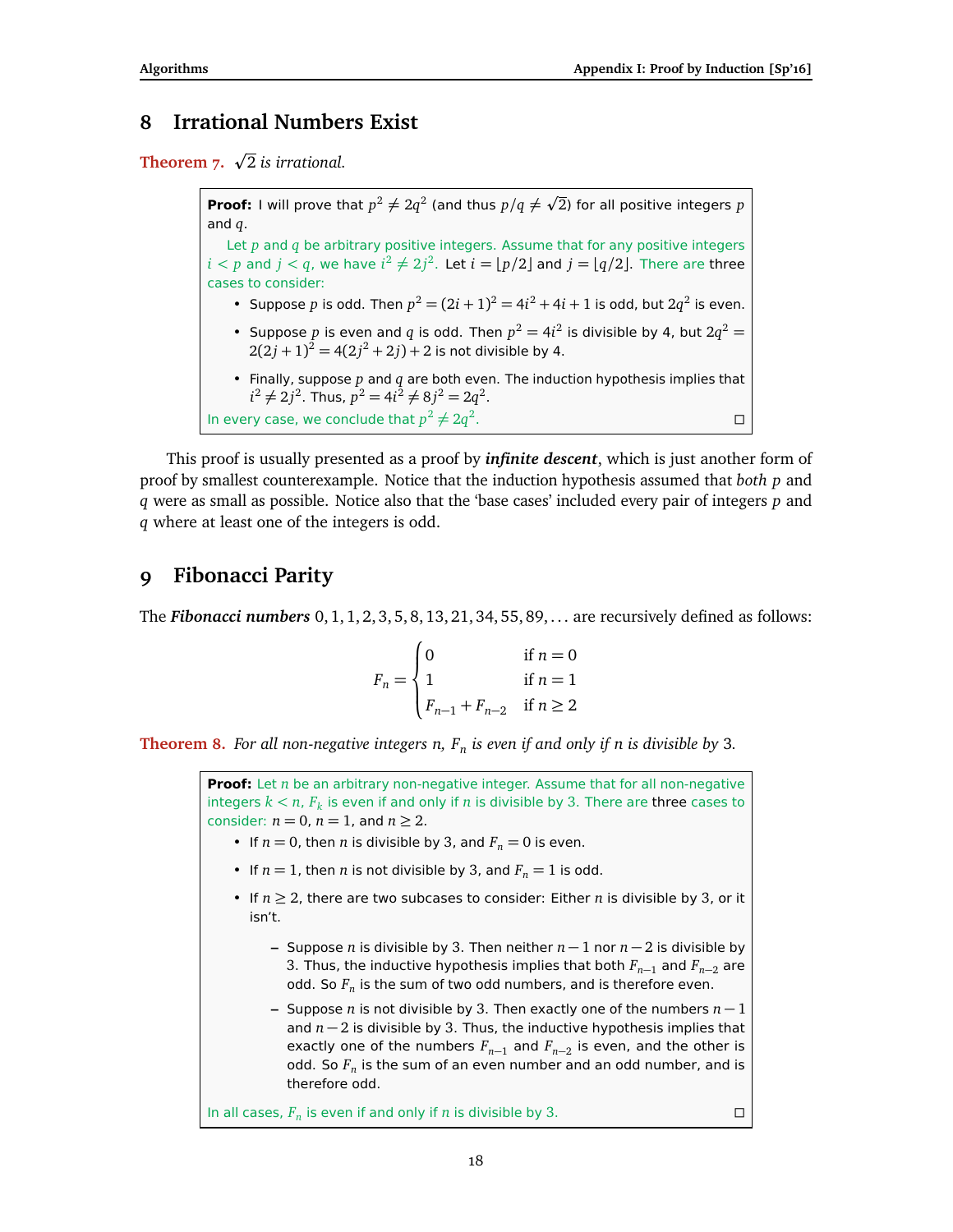# **10 Recursive Functions**

**Theorem 9.** Suppose the function  $F: \mathbb{N} \to \mathbb{N}$  is defined recursively by setting  $F(0) = 0$  and  $F(n) = 1 + F(|n/2|)$  *for every positive integer n*. Then *for every positive integer n, we have*  $F(n) = 1 + \lfloor \log_2 n \rfloor$ .

**Proof:** Let *n* be an arbitrary positive integer. Assume that  $F(k) = 1 + \log_2 k$  for every positive integer  $k < n$ . There are two cases to consider: Either  $n = 1$  or  $n \ge 2$ .

- Suppose  $n = 1$ . Then  $F(n) = F(1) = 1 + F(\lfloor 1/2 \rfloor) = 1 + F(0) = 1$  and  $1 + \lfloor \log_2 n \rfloor = 1 + \lfloor \log_2 1 \rfloor = 1 + \lfloor 0 \rfloor = 1.$
- Suppose  $n \geq 2$ . Because  $1 \leq \frac{n}{2} < n$ , the induction hypothesis implies that  $F(\lfloor n/2 \rfloor) = 1 + \lfloor \log_2\lfloor n/2 \rfloor$ . The definition of  $F(n)$  now implies that  $F(n) = 1 + F(\lfloor n/2 \rfloor) = 2 + \lfloor \log_2\lfloor n/2 \rfloor$ .

Now there are two subcases to consider: *n* is either even or odd.

**–** If *n* is even, then  $\frac{n}{2} = \frac{n}{2}$ , which implies

 $F(n) = 2 + \lfloor \log_2\lfloor n/2 \rfloor \rfloor$  $= 2 + \lfloor \log_2(n/2) \rfloor$  $= 2 + \lfloor (\log_2 n) - 1 \rfloor$  $= 2 + \lfloor \log_2 n \rfloor - 1$  $= 1 + |\log_2 n|$ .

**−** If *n* is odd, then  $\lfloor n/2 \rfloor = (n-1)/2$ , which implies

 $F(n) = 2 + \lfloor \log_2\lfloor n/2 \rfloor \rfloor$  $= 2 + \lfloor \log_2((n-1)/2) \rfloor$  $= 1 + \lfloor \log_2(n-1) \rfloor$  $= 1 + \lfloor \log_2 n \rfloor$ 

by the algebra in the even case. Because  $n > 1$  and  $n$  is odd,  $n$  cannot be a power of 2; thus,  $\lfloor \log_2 n \rfloor = \lfloor \log_2(n-1) \rfloor$ .

In all cases, we conclude that  $F(n) = 1 + |\log_2 n|$ .

#### **11 Trees**

Recall that a *tree* is a connected undirected graph with no cycles. A *subtree* of a tree *T* is a connected subgraph of *T*; a *proper* subtree is any tree except *T* itself.

**Theorem 10.** *In every tree, the number of vertices is one more than the number of edges.*

This one is actually pretty easy to prove directly from the definition of 'tree': a connected acyclic graph.

**Proof:** Let *T* be an arbitrary tree. Choose an arbitrary vertex *v* of *T* to be the root, and direct every edge of *T* outward from *v*. Because *T* is connected, every node except *v* has at least one edge directed into it. Because *T* is acyclic, every node has at most one edge directed into it, and no edge is directed into *v*. Thus, for every node  $x \neq v$ , there is exactly one edge directed into x. We conclude that the number of edges is one less than the number of nodes.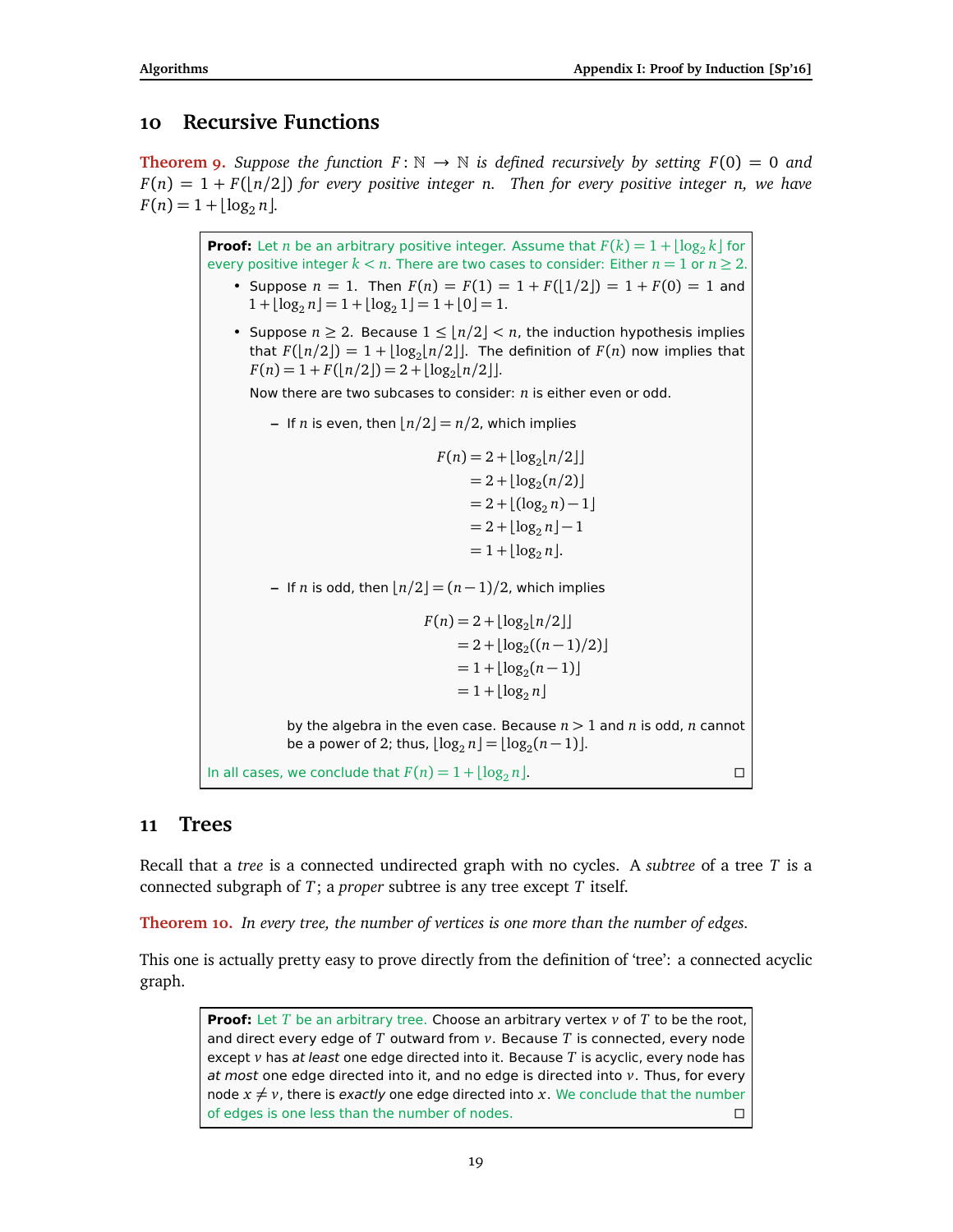But we can prove this theorem by induction as well, in several different ways. Each inductive proof is structured around a different recursive definition of 'tree'. First, a tree is either a single node, or two trees joined by an edge.

> **Proof:** Let *T* be an arbitrary tree. Assume that in any proper subtree of *T*, the number of vertices is one more than the number of edges. There are two cases to consider: Either *T* has one vertex, or *T* has more than one vertex.

- If *T* has one vertex, then it has no edges.
- Suppose *T* has more than one vertex. Because *T* is connected, every pair of vertices is joined by a path. Thus, *T* must contain at least one edge. Let *e* be an arbitrary edge of *T*, and consider the graph  $T \setminus e$  obtained by deleting  $e$ from *T*.

Because *T* is acyclic, there is no path in *T* \ *e* between the endpoints of *e*. Thus, *T* has at least two connected components. On the other hand, because *T* is connected,  $T \setminus e$  has at most two connected components. Thus,  $T \setminus e$ has exactly two connected components; call them *A* and *B*.

Because *T* is acyclic, subgraphs *A* and *B* are also acyclic. Thus, *A* and *B* are subtrees of *T*, and therefore the induction hypothesis implies that  $|E(A)| = |V(A)| - 1$  and  $|E(B)| = |V(B)| - 1$ .

Because *A* and *B* do not share any vertices or edges, we have  $|V(T)| =$  $|V(A)| + |V(B)|$  and  $|E(T)| = |E(A)| + |E(B)| + 1$ .

Simple algebra now implies that  $|E(T)| = |V(T)| - 1$ .

In both cases, we conclude that the number of vertices in *T* is one more than the number of edges in *T*.

Second, a tree is a single node connected by edges to a finite set of trees.

**Proof:** Let *T* be an arbitrary tree. Assume that in any proper subtree of *T*, the number of vertices is one more than the number of edges. There are two cases to consider: Either *T* has one vertex, or *T* has more than one vertex.

- If *T* has one vertex, then it has no edges.
- Suppose *T* has more than one vertex. Let *v* be an arbitrary vertex of *T*, and let *d* be the degree of *v*. Delete *v* and all its incident edges from *T* to obtain a new graph *G*. This graph has exactly *d* connected components; call them  $G_1, G_2, \ldots, G_d.$  Because  $T$  is acyclic, every subgraph of  $T$  is acyclic. Thus, every subgraph  $G_i$  is a proper subtree of  $G.$  So the induction hypothesis  $|E(G_i)| = |V(G_i)| - 1$  for each  $i$ . We conclude that

$$
|E(T)| = d + \sum_{i=1}^d |E(G_i)| = d + \sum_{i=1}^d (|V(G_i)| - 1) = \sum_{i=1}^d |V(G_i)| = |V(T)| - 1.
$$

In both cases, we conclude that the number of vertices in *T* is one more than the number of edges in *T*.

But you should *never* attempt to argue like this:

**Not a Proof:** The theorem is clearly true for the 1-node tree. So let *T* be an arbitrary tree with at least two nodes. Assume inductively that the number of vertices in *T* is one more than the number of edges in *T*. Suppose we add one more leaf to *T* to get a new tree  $T'$ . This new tree has one more vertex than *T* and one more edge than  $T$ . Thus, the number of vertices in  $T'$  is one more than the number of edges in  $T'$ .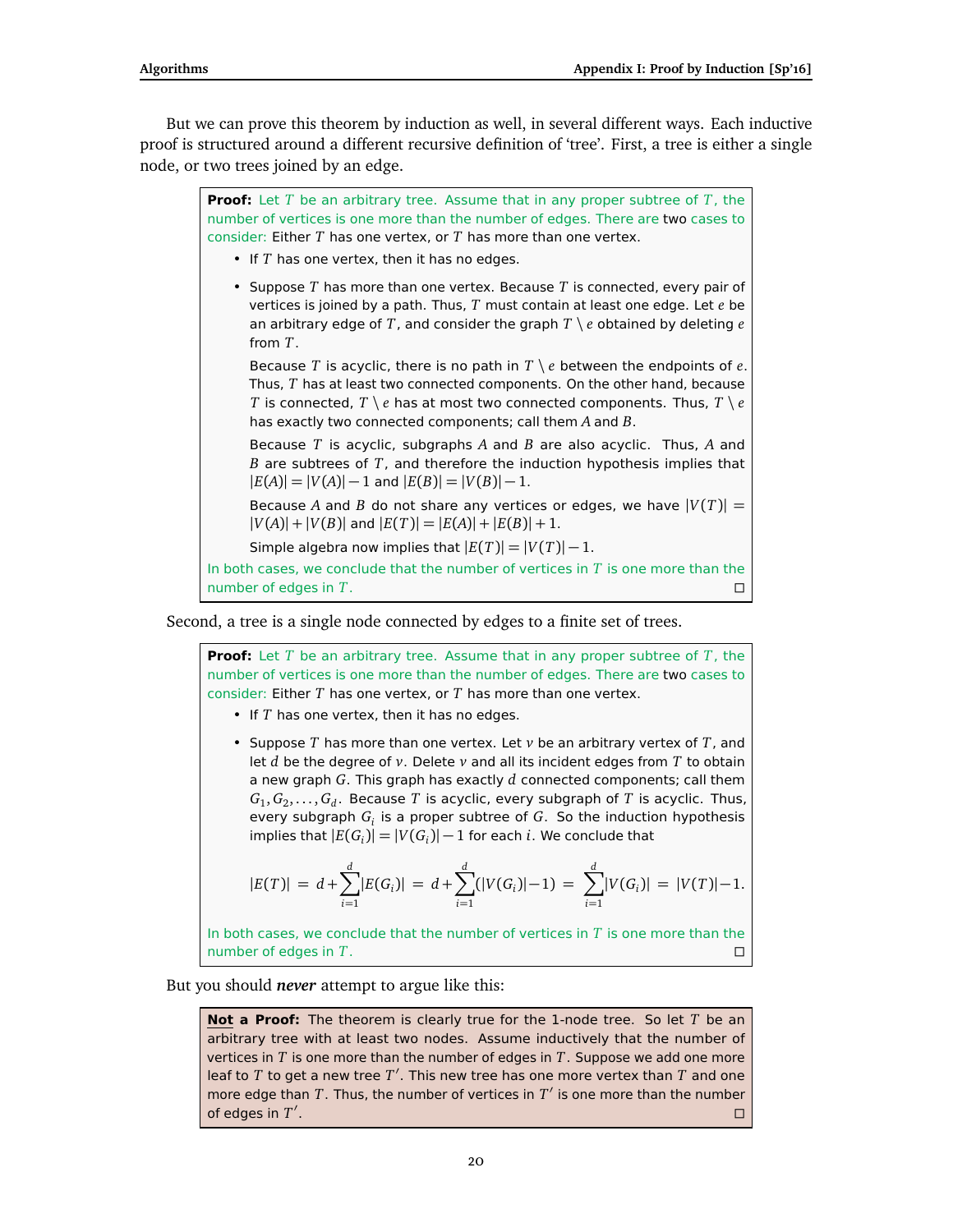This is not a proof. Every sentence is true, and the connecting logic is correct, but it does not imply the theorem, because it doesn't *explicitly* consider *all possible* trees. Why should the reader believe that their favorite tree can be recursively constructed by adding leaves to a 1-node tree? It's *true*, of course, but that argument doesn't *prove* it. Remember: *There are only two ways to prove any universally quantified statement:* Directly ("Let *T* be an arbitrary tree. . . ") or by contradiction ("Suppose some tree *T* doesn't. . . ").

Here is a *correct* inductive proof using the same underlying idea. In this proof, I don't have to prove that the proof considers arbitrary trees; it says so right there on the first line! As usual, the proof very strongly resembles a recursive algorithm, including a subroutine to find a leaf.

> **Proof:** Let *T* be an arbitrary tree. Assume that in any proper subtree of *T*, the number of vertices is one more than the number of edges. There are two cases to consider: Either *T* has one vertex, or *T* has more than one vertex.

- If *T* has one vertex, then it has no edges.
- Otherwise, *T* must have at least one vertex of degree 1, otherwise known as a leaf.

**Proof:** Consider a walk through the graph *T* that starts at an arbitrary vertex and continues as long as possible without repeating any edge. The walk can never visit the same vertex more than once, because *T* is acyclic. Whenever the walk visits a vertex of degree at least 2, it can continue further, because that vertex has at least one unvisited edge. But the walk must eventually end, because *T* is finite. Thus, the walk must eventually reach a vertex of degree  $1$ .

Let  $\ell$  be an arbitrary leaf of  $T$ , and let  $T'$  be the tree obtained by deleting  $\ell$ from *T*. Then we have the identity

$$
|E(T)| = |E(T')| + 1 = |V(T')| = |V(T)| - 1,
$$

where the first and third equalities follow from the definition of  $T'$ , and the second equality follows from the inductive hypothesis.

In both cases, we conclude that the number of vertices in *T* is one more than the number of edges in *T*.

### **Exercises**

- 1. Prove that given an unlimited supply of 6-cent coins, 10-cent coins, and 15-cent coins, one can make any amount of change larger than 29 cents.
- 2. Prove that  $\sum_{n=1}^n$ *i*=0  $r^{i} = \frac{1 - r^{n+1}}{1 - r}$  $\frac{1}{1-r}$  for every non-negative integer *n* and every real number  $r \neq 1$ .
- 3. Prove that  $\left(\sum_{n=1}^n\right)$ *i*=0 *i*  $\lambda^2$  $=\sum_{n=1}^{n}$ *i*=0 *i* 3 for every non-negative integer *n*.
- 4. Recall the standard recursive definition of the Fibonacci numbers:  $F_0 = 0$ ,  $F_1 = 1$ , and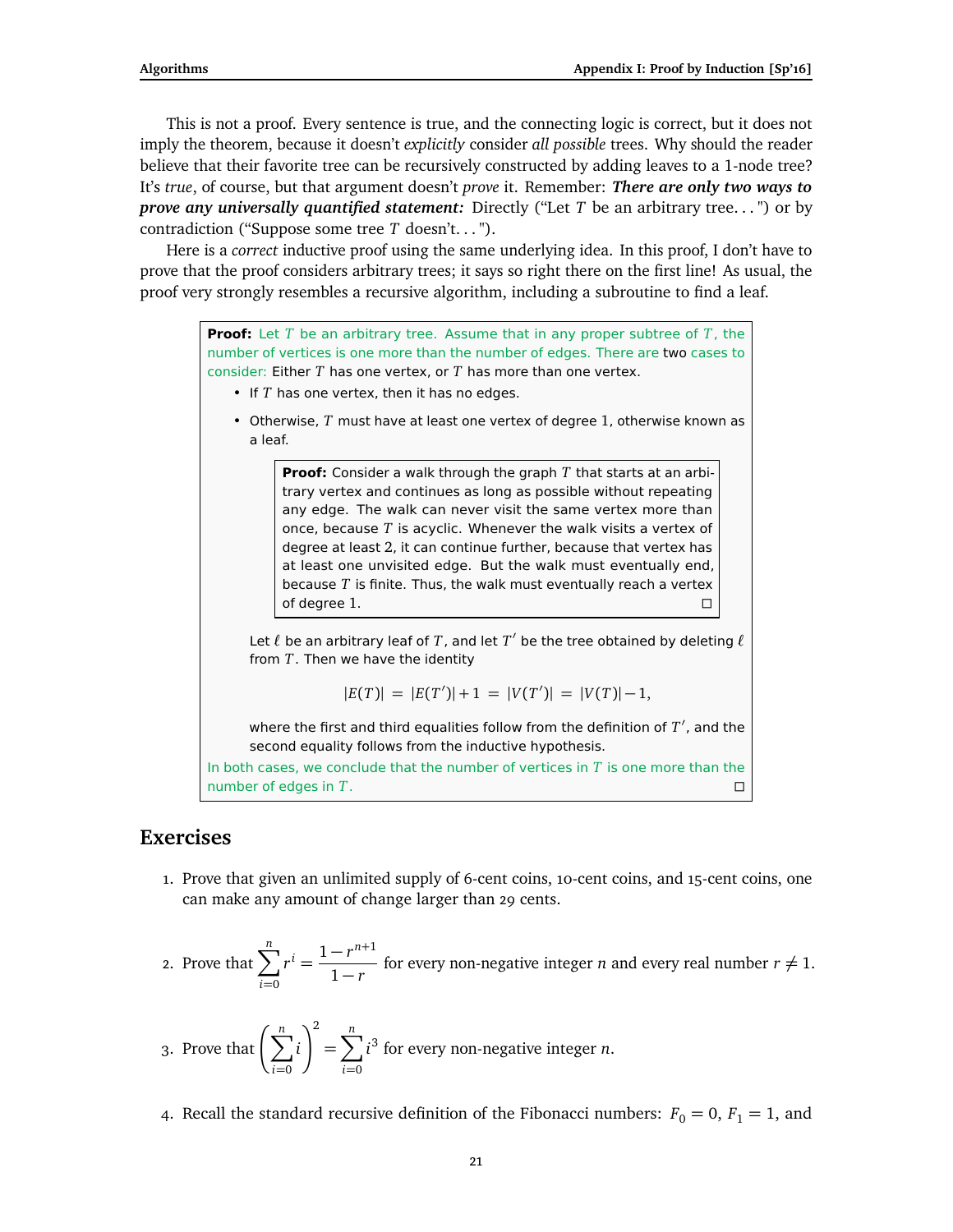$F_n = F_{n-1} + F_{n-2}$  for all  $n \ge 2$ . Prove the following identities for all non-negative integers *n* and *m*.

- (a)  $\sum_{n=1}^n$  $\sum_{i=0} F_i = F_{n+2} - 1$ (b)  $F_n^2 - F_{n+1}F_{n-1} = (-1)^{n+1}$
- $\star$  (c) If *n* is an integer multiple of *m*, then  $F_n$  is an integer multiple of  $F_m$ .
- 5. Prove that every integer (positive, negative, or zero) can be written in the form  $\sum_i \pm 3^i$ , where the exponents *i* are distinct non-negative integers. For example:

$$
42 = 34 - 33 - 32 - 31
$$
  

$$
25 = 33 - 31 + 30
$$
  

$$
17 = 33 - 32 - 30
$$

6. Prove that every integer (positive, negative, or zero) can be written in the form  $\sum_i (-2)^i$ , where the exponents *i* are distinct non-negative integers. For example:

$$
42 = (-2)^6 + (-2)^5 + (-2)^4 + (-2)^0
$$
  
\n
$$
25 = (-2)^6 + (-2)^5 + (-2)^3 + (-2)^0
$$
  
\n
$$
17 = (-2)^4 + (-2)^0
$$

7. (a) Prove that every non-negative integer can be written as the sum of distinct, nonconsecutive Fibonacci numbers. That is, if the Fibonacci number *F<sup>i</sup>* appears in the sum, it appears exactly once, and its neighbors *Fi*−<sup>1</sup> and *Fi*+<sup>1</sup> do not appear at all. For example:

$$
17 = F_7 + F_4 + F_2
$$
  
\n
$$
42 = F_9 + F_6
$$
  
\n
$$
54 = F_9 + F_7 + F_5 + F_3
$$

(b) Prove that every positive integer can be written as the sum of distinct Fibonacci numbers *with no consecutive gaps*. That is, for any index  $i \geq 1$ , if the consecutive Fibonacci numbers  $F_i$  or  $F_{i+1}$  do not appear in the sum, then no larger Fibonacci number  $F_i$  with  $j > i$  appears in the sum. In particular, the sum *must* include either  $F_1$  or  $F_2$ . For example:

$$
16 = F_6 + F_5 + F_3 + F_2
$$
  
\n
$$
42 = F_8 + F_7 + F_5 + F_3 + F_1
$$
  
\n
$$
54 = F_8 + F_7 + F_6 + F_5 + F_4 + F_3 + F_2 + F_1
$$

(c) The Fibonacci sequence can be extended backward to negative indices by rearranging the defining recurrence:  $F_n = F_{n+2} - F_{n+1}$ . Here are the first several negative-index Fibonacci numbers:

| n     | -10 | -9 | -8  | -7 | -6 | -5 | -4 | -3 | -2 | -1 |
|-------|-----|----|-----|----|----|----|----|----|----|----|
| $F_n$ | -55 | 34 | -21 | 13 | -8 | 5  | -3 | 2  | -1 | 1  |

Prove that  $F_{-n} = (-1)^{n+1} F_n$ .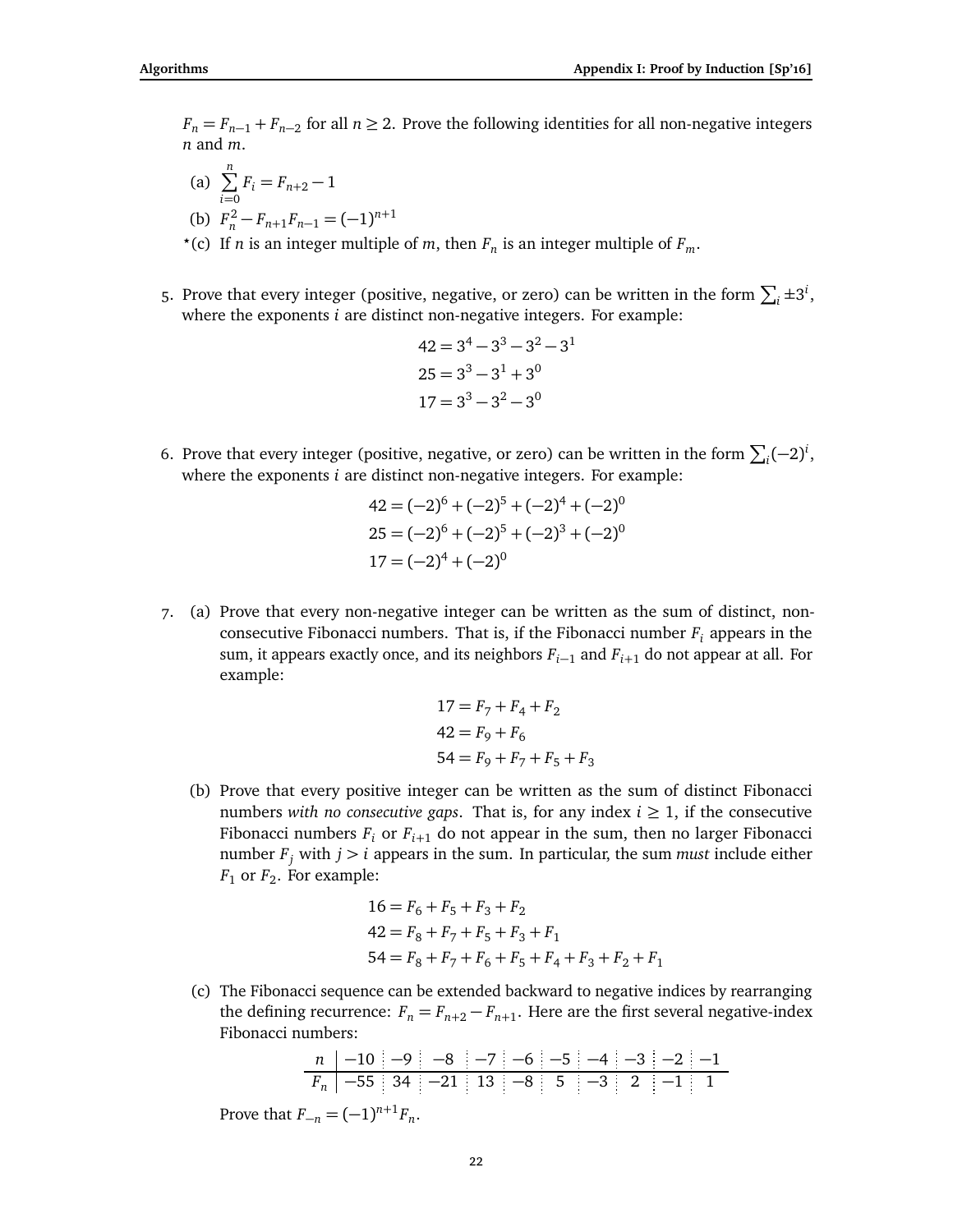.

*?* (d) Prove that *every* integer—positive, negative, or zero—can be written as the sum of distinct, non-consecutive Fibonacci numbers *with negative indices*. For example:

$$
17 = F_{-7} + F_{-5} + F_{-2}
$$
  
-42 = F\_{-10} + F\_{-7}  
54 = F\_{-9} + F\_{-7} + F\_{-5} + F\_{-3} + F\_{-1}

- 8. Consider the following game played with a finite number of a identical coins, which are arranged into *stacks*. Each coin belongs to exactly one stack. Let *n<sup>i</sup>* denote the number of coins in stack *i*. In each turn, you must make one of the following moves:
	- For some *i* and *j* such that  $n<sub>i</sub> \le n<sub>i</sub> 2$ , move one coin from stack *i* to stack *j*.
	- Move one coin from any stack into a new stack.
	- Find a stack containing only one coin, and remove that coin from the game.

The game ends when all coins are gone. For example, the following sequence of turns describes a complete game; each vector lists the number of coins in each non-empty stack:

$$
\langle 4,2,1 \rangle \implies \langle 4,1,1,1 \rangle \implies \langle 3,2,1,1 \rangle \implies \langle 2,2,2,1 \rangle \implies \langle 2,2,1,1,1 \rangle
$$
  
\n
$$
\implies \langle 2,1,1,1,1,1 \rangle \implies \langle 2,1,1,1,1 \rangle \implies \langle 2,1,1,1 \rangle \implies \langle 2,1,1 \rangle
$$
  
\n
$$
\implies \langle 2,1 \rangle \implies \langle 2 \rangle \implies \langle 1,1 \rangle \implies \langle 1 \rangle \implies \langle \rangle
$$

- (a) Prove that this game ends after a finite number of turns.
- (b) What are the minimum and maximum number of turns in a game, if we start with a single stack of *n* coins? Prove your answers are correct.
- (c) Now suppose each time you remove a coin from a stack, you must place *two* coins onto smaller stacks. In each turn, you must make one of the following moves:
	- For some indices *i*, *j*, and *k* such that  $n_j \leq n_i 2$  and  $n_k \leq n_i 2$  and  $j \neq k$ , remove a coin from stack *i*, add a coin to stack *j*, and add a coin to stack *k*.
	- For some *i* and *j* such that  $n_i \leq n_i 2$ , remove a coin from stack *i*, add a coin to stack *j*, and create a new stack with one coin.
	- Remove one coin from any stack and create two new stacks, each with one coin.
	- Find a stack containing only one coin, and remove that coin from the game.

For example, the following sequence of turns describes a complete game:

$$
\langle 4,2,1 \rangle \implies \langle 3,3,2 \rangle \implies \langle 3,2,2,1,1 \rangle \implies \langle 3,2,2,1 \rangle \implies \langle 3,2,2 \rangle \implies \langle 3,2,1,1,1 \rangle
$$
  
\n
$$
\implies \langle 2,2,2,2,1 \rangle \implies \langle 2,2,2,2 \rangle \implies \langle 2,2,2,1,1,1 \rangle \implies \langle 2,2,2,1,1 \rangle
$$
  
\n
$$
\implies \langle 2,2,2,1 \rangle \implies \langle 2,2,2 \rangle \implies \langle 2,2,1,1,1 \rangle \implies \langle 2,2,1,1 \rangle \implies \langle 2,2,1 \rangle
$$
  
\n
$$
\implies \langle 2,2 \rangle \implies \langle 2,1,1,1 \rangle \implies \langle 1,1,1,1,1,1 \rangle \implies \langle 1,1,1,1,1 \rangle \implies \langle 1,1,1,1,1 \rangle
$$
  
\n
$$
\implies \langle 1,1,1 \rangle \implies \langle 1,1 \rangle \implies \langle 1 \rangle \implies \langle 1 \rangle
$$

Prove that this modified game still ends after a finite number of turns.

(d) What are the minimum and maximum number of turns in this modified game, starting with a single stack of *n* coins? Prove your answers are correct.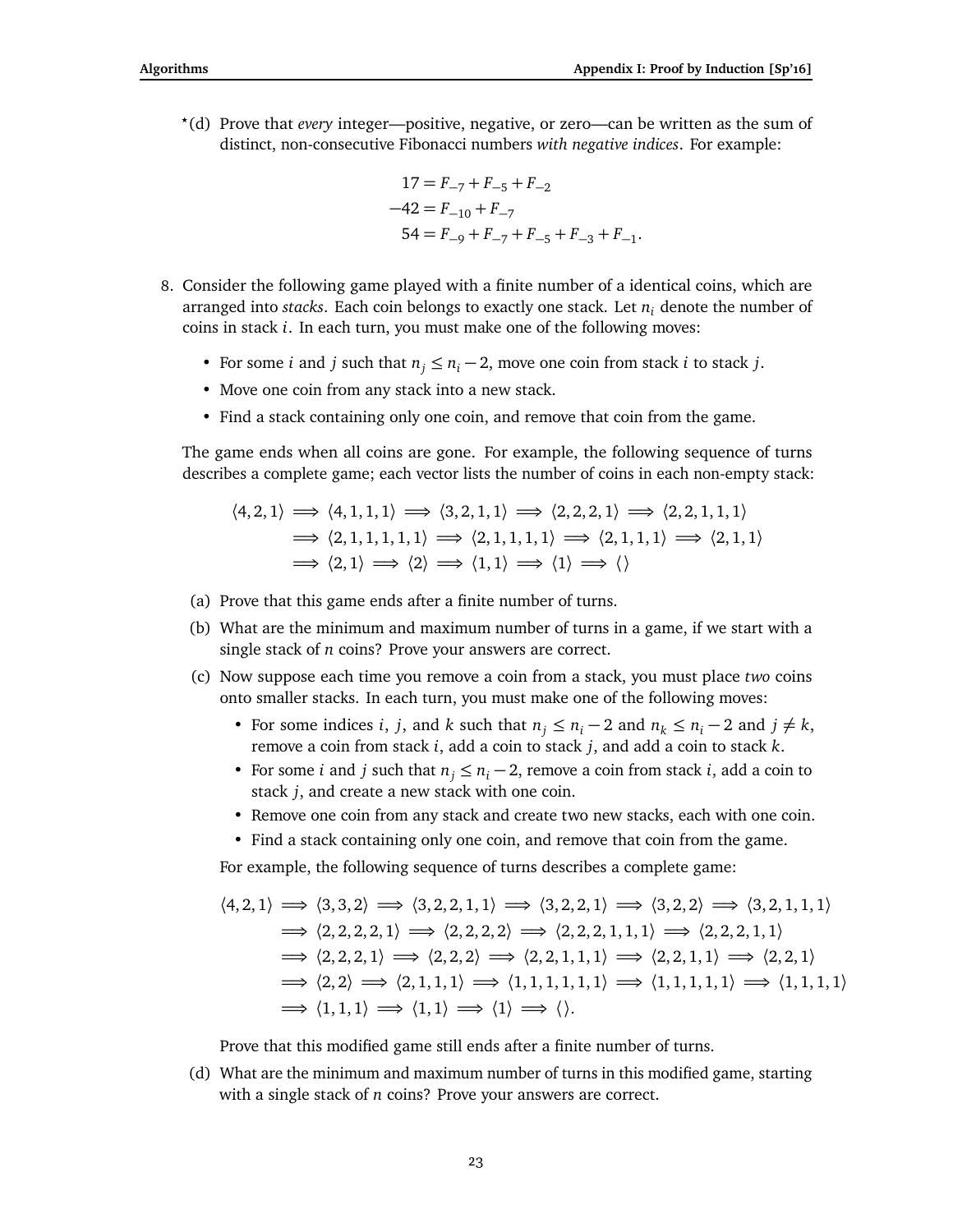- 9. (a) Prove that  $|A \times B| = |A| \times |B|$  for all finite sets *A* and *B*.
	- (b) Prove that for all *non-empty* finite sets *A* and *B*, there are exactly  $|B|^{|A|}$  functions from *A* to *B*.
- 10. Recall that a binary tree is *full* if every node has either two children (an internal node) or no children (a leaf). *Give at least four different proofs* of the following fact: *In any full binary tree, the number of leaves is exactly one more than the number of internal nodes.*
- 11. A *binomial tree of order k* is defined recursively as follows:
	- A binomial tree of order 0 is a single node.
	- For all *k >* 0, a binomial tree of order *k* consists of two binomial trees of order *k* − 1, with the root of one tree connected as a new child of the root of the other. (See the figure below.)

Prove the following claims:

- (a) For all non-negative integers  $k$ , a binomial tree of order  $k$  has exactly  $2^k$  nodes.
- (b) For all positive integers *k*, attaching a new leaf to every node in a binomial tree of order *k* − 1 results in a binomial tree of order *k*.
- (c) For all non-negative integers *k* and *d*, a binomial tree of order *k* has exactly  $\binom{k}{d}$  $\binom{k}{d}$  nodes with depth *d*. (Hence the name!)



Binomial trees of order 0 through 5. Top row: The recursive definition. Bottom row: The property claimed in part (b).

- 12. The *nth Fibonacci binary tree*  $\mathcal{F}_n$  is defined recursively as follows:
	- $\mathcal{F}_1$  is a single root node with no children.
	- For all  $n \geq 2$ ,  $\mathcal{F}_n$  is obtained from  $\mathcal{F}_{n-1}$  by adding a right child to every leaf and adding a left child to every node that has only one child.
	- (a) Prove that the number of leaves in  $\mathcal{F}_n$  is precisely the *n*th Fibonacci number:  $F_0 = 0$ ,  $F_1 = 1$ , and  $F_n = F_{n-1} + F_{n-2}$  for all  $n \ge 2$ .
	- (b) How many nodes does  $\mathcal{F}_n$  have? Give an exact, closed-form answer in terms of Fibonacci numbers, and prove your answer is correct.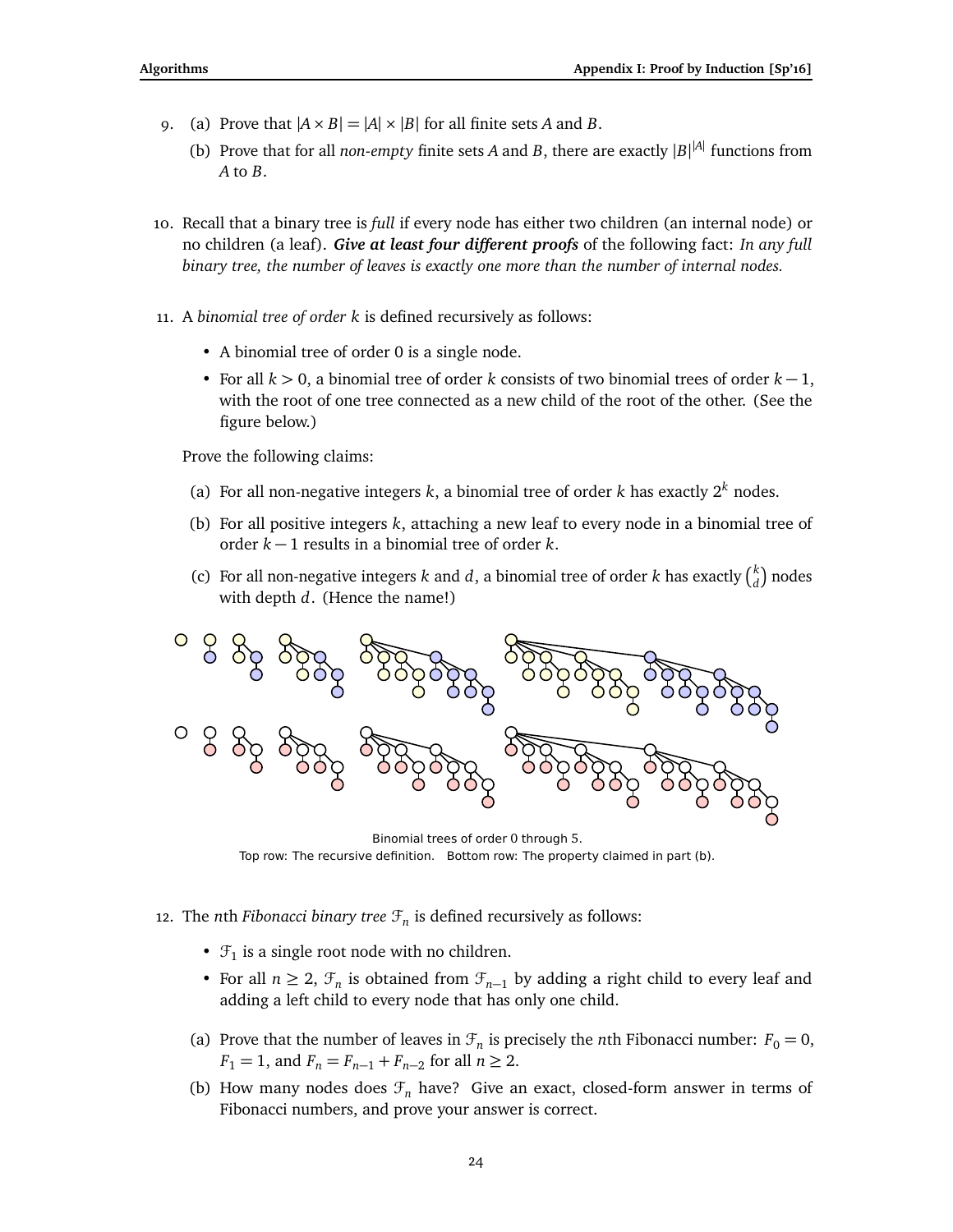- (c) Prove that for all *n* ≥ 2, the right subtree of  $\mathcal{F}_n$  is a copy of  $\mathcal{F}_{n-1}$ .
- (d) Prove that for all  $n \ge 3$ , the left subtree of  $\mathcal{F}_n$  is a copy of  $\mathcal{F}_{n-2}$ .



The first six Fibonacci binary trees. In each tree  $\mathcal{F}_n$ , the subtree of gray nodes is  $\mathcal{F}_{n-1}.$ 

13. The *d*-dimensional hypercube is the graph defined as follows. There are 2 *d* vertices, each labeled with a different string of *d* bits. Two vertices are joined by an edge if and only if their labels differ in exactly one bit.



The 1-dimensional, 2-dimensional, and 3-dimensional hypercubes.

Recall that a Hamiltonian cycle is a closed walk that visits each vertex in a graph exactly once. Prove that for every integer  $d \geq 2$ , the *d*-dimensional hypercube has a Hamiltonian cycle.

- 14. A *tournament* is a directed graph with exactly one directed edge between each pair of vertices. That is, for any vertices *v* and *w*, a tournament contains either an edge  $v \rightarrow w$  or an edge  $w \rightarrow v$ , but not both. A *Hamiltonian path* in a directed graph *G* is a directed path that visits every vertex of *G* exactly once.
	- (a) Prove that every tournament contains a Hamiltonian path.
	- (b) Prove that every tournament contains either *exactly one* Hamiltonian path or a directed cycle of length three.



A tournament with two Hamiltonian paths  $u \rightarrow v \rightarrow w \rightarrow x \rightarrow z \rightarrow y$  and  $y \rightarrow u \rightarrow v \rightarrow x \rightarrow z \rightarrow w$ and a directed triangle  $w \rightarrow x \rightarrow z \rightarrow w$ .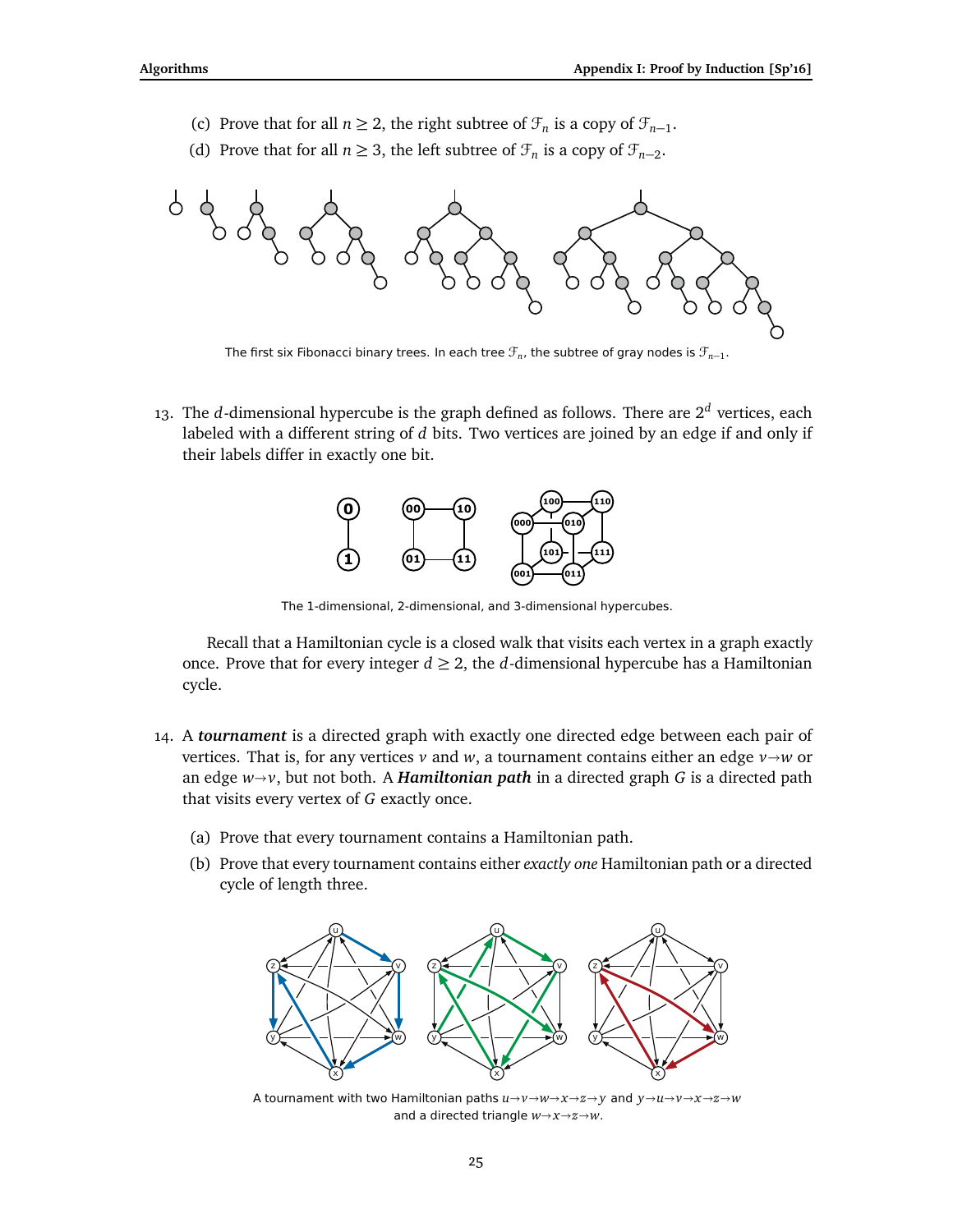- 15. Scientists recently discovered a planet, tentatively named "Ygdrasil", that is inhabited by a bizarre species called "nertices" (singular "nertex"). All nertices trace their ancestry back to a particular nertex named Rudy. Rudy is still quite alive, as is every one of his many descendants. Nertices reproduce asexually; every nertex has exactly one parent (except Rudy, who sprang forth fully formed from the planet's core). There are three types of nertices—red, green, and blue. The color of each nertex is correlated exactly with the number and color of its children, as follows:
	- Each red nertex has two children, exactly one of which is green.
	- Each green nertex has exactly one child, which is not green.
	- Blue nertices have no children.

In each of the following problems, let *R*, *G*, and *B* respectively denote the number of red, green, and blue nertices on Ygdrasil.

- (a) Prove that  $B = R + 1$ .
- (b) Prove that either  $G = R$  or  $G = B$ .
- (c) Prove that  $G = B$  if and only if Rudy is green.
- 16. *Well-formed formulas* (wffs) are defined recursively as follows:
	- *T* is a wff.
	- *F* is a wff.
	- Any proposition variable is a wff.
	- If *X* is a wff, then  $(\neg X)$  is also a wff.
	- If *X* and *Y* are wffs, then (*X* ∧ *Y* ) is also a wff.
	- If *X* and *Y* are wffs, then (*X* ∨ *Y* ) is also a wff.

We say that a formula is in *De Morgan normal form* if it satisfies the following conditions. ("De Morgan normal form" is not standard terminology; I just made it up.)

- Every negation in the formula is applied to a variable, not to a more complicated subformula.
- Either the entire formula is *T*, or the formula does not contain *T*.
- Either the entire formula is *F*, or the formula does not contain *F*.

Prove that for every wff, there is a logically equivalent wff in De Morgan normal form. For example, the well-formed formula

$$
(\neg((p \land q) \lor \neg r)) \land (\neg(p \lor \neg r) \land q)
$$

is logically equivalent to the following wff in De Morgan normal form:

$$
(((\neg p \vee \neg q) \wedge r)) \wedge ((\neg p \wedge r) \wedge q)
$$

17. A *polynomial* is a function  $f : \mathbb{R} \to \mathbb{R}$  of the form  $f(x) = \sum_{i=0}^{d} a_i x^i$  for some non-negative integer *d* (called the degree) and some real numbers  $a_0, a_1, \ldots, a_d$  (called the coefficients).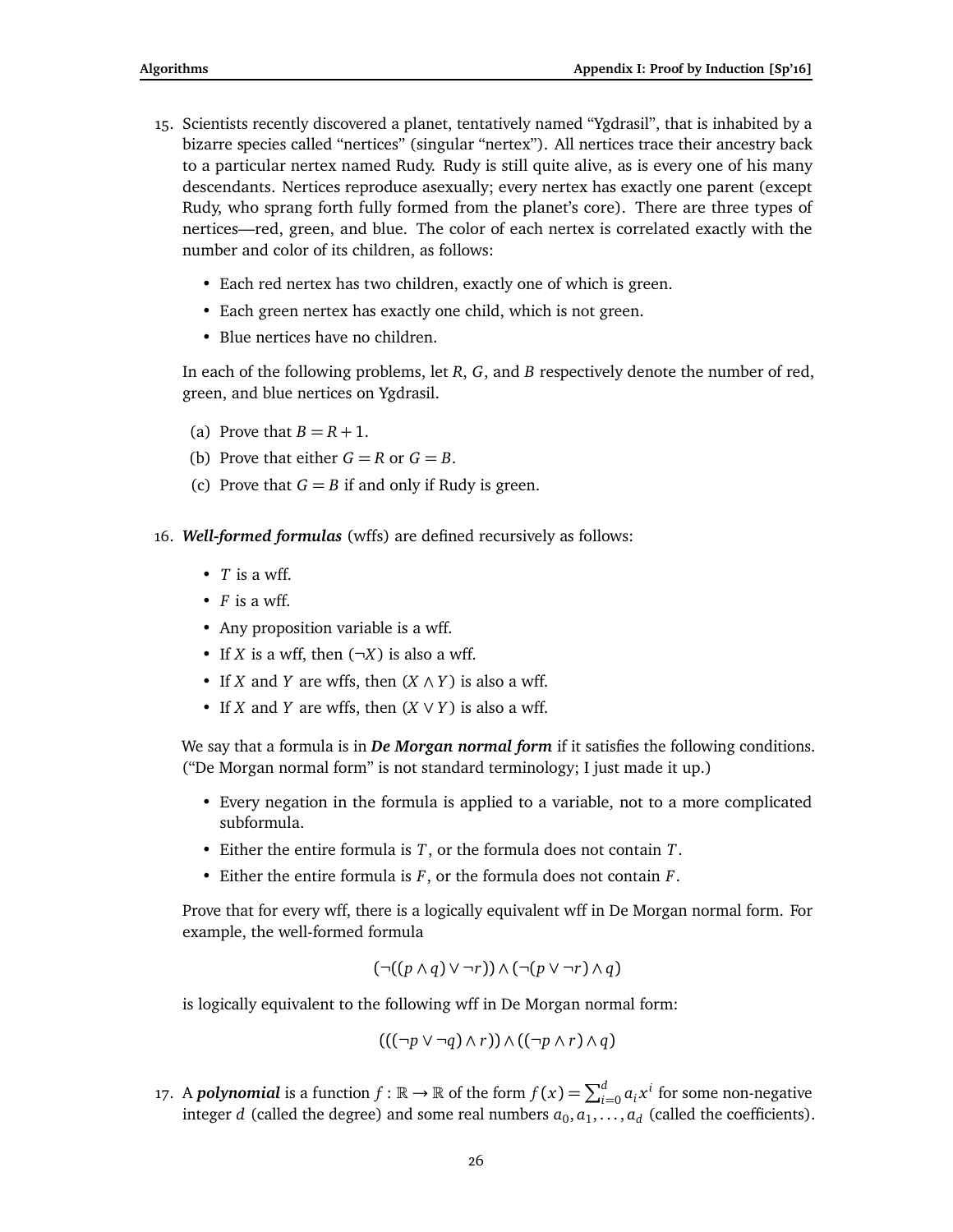- (a) Prove that the sum of two polynomials is a polynomial.
- (b) Prove that the product of two polynomials is a polynomial.
- (c) Prove that the composition  $f(g(x))$  of two polynomials  $f(x)$  and  $g(x)$  is a polynomial.
- (d) Prove that the derivative  $f'$  of a polynomial  $f$  is a polynomial, using only the following facts:
	- Constant rule: If  $f$  is constant, then  $f'$  is identically zero.
	- Sum rule:  $(f + g)' = f' + g'$ .
	- Product rule:  $(f \cdot g)' = f' \cdot g + f \cdot g'$ .
- *?* 18. An *arithmetic expression tree* is a binary tree where every leaf is labeled with a variable, every internal node is labeled with an arithmetic operation, and every internal node has exactly two children. For this problem, assume that the only allowed operations are **+** and **×**. Different leaves may or may not represent different variables.

Every arithmetic expression tree represents a function, transforming input values for the leaf variables into an output value for the root, by following two simple rules: (1) The value of any  $+$ -node is the sum of the values of its children. (2) The value of any  $\times$ -node is the product of the values of its children.

Two arithmetic expression trees are *equivalent* if they represent the same function; that is, the same input values for the leaf variables always leads to the same output value at both roots. An arithmetic expression tree is in *normal form* if the parent of every +-node  $(if any)$  is another  $+$ -node.



Three equivalent expression trees. Only the third is in normal form.

Prove that for any arithmetic expression tree, there is an equivalent arithmetic expression tree in normal form. *[Hint: This is harder than it looks.]*

*?* 19. A *Gaussian integer* is a complex number of the form *x* + *yi*, where *x* and *y* are integers. Prove that any Gaussian integer can be expressed as the sum of distinct powers of the complex number  $\alpha = -1 + i$ . For example:

$$
4 = 16 + (-8 - 8i) + 8i + (-4) = \alpha^{8} + \alpha^{7} + \alpha^{6} + \alpha^{4}
$$
  
\n
$$
-8 = (-8 - 8i) + 8i = \alpha^{7} + \alpha^{6}
$$
  
\n
$$
15i = (-16 + 16i) + 16 + (-2i) + (-1 + i) + 1 = \alpha^{9} + \alpha^{8} + \alpha^{2} + \alpha^{1} + \alpha^{0}
$$
  
\n
$$
1+6i = (8i) + (-2i) + 1 = \alpha^{6} + \alpha^{2} + \alpha^{0}
$$
  
\n
$$
2-3i = (4-4i) + (-4) + (2+2i) + (-2i) + (-1+i) + 1 = \alpha^{5} + \alpha^{4} + \alpha^{3} + \alpha^{2} + \alpha^{1} + \alpha^{0}
$$
  
\n
$$
-4+2i = (-16+16i) + 16 + (-8-8i) + (4-4i) + (-2i) = \alpha^{9} + \alpha^{8} + \alpha^{7} + \alpha^{5} + \alpha^{2}
$$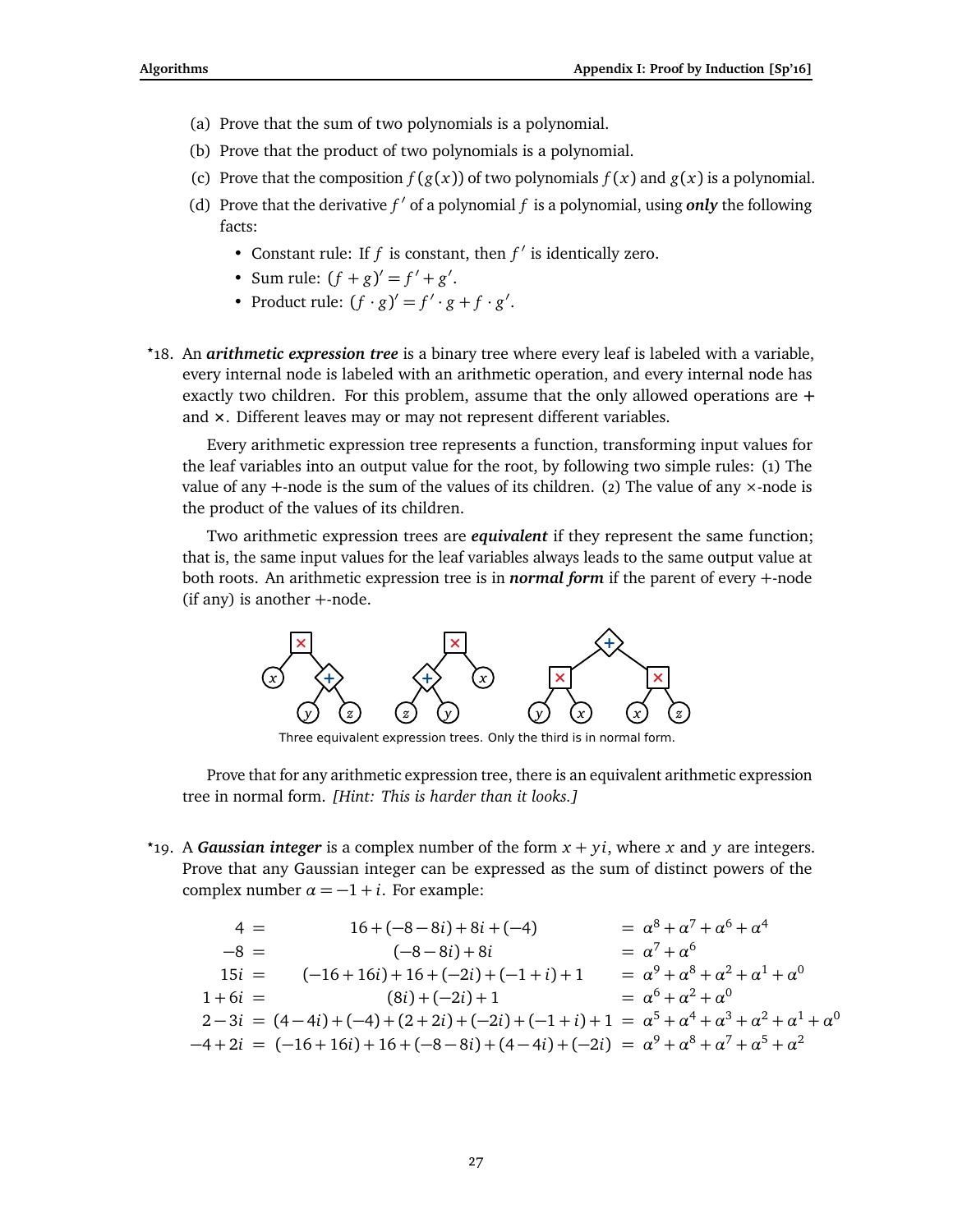The following list of values may be helpful:

| $\alpha^0=1$          | $\alpha^4 = -4$      | $\alpha^8=16$            | $\alpha^{12} = -64$         |
|-----------------------|----------------------|--------------------------|-----------------------------|
| $\alpha^{1} = -1 + i$ | $\alpha^5 = 4 - 4i$  | $\alpha^9 = -16 + 16i$   | $\alpha^{13} = 64 - 64i$    |
| $\alpha^2 = -2i$      | $\alpha^6=8i$        | $\alpha^{10} = -32i$     | $\alpha^{14} = 128i$        |
| $\alpha^3 = 2 + 2i$   | $\alpha^7 = -8 - 8i$ | $\alpha^{11} = 32 + 32i$ | $\alpha^{15} = -128 - 128i$ |

*[Hint: How do you write* −2 − *i?]*

- *?* 20. *Lazy binary* is a variant of standard binary notation for representing natural numbers where we allow each "bit" to take on one of three values: 0, 1, or 2. Lazy binary notation is defined inductively as follows.
	- The lazy binary representation of zero is 0.
	- Given the lazy binary representation of any non-negative integer *n*, we can construct the lazy binary representation of  $n + 1$  as follows:
		- (a) increment the rightmost digit;
		- (b) if any digit is equal to 2, replace the rightmost 2 with 0 and increment the digit immediately to its left.

Here are the first several natural numbers in lazy binary notation:

0, 1, 10, 11, 20, 101, 110, 111, 120, 201, 210, 1011, 1020, 1101, 1110, 1111, 1120, 1201, 1210, 2011, 2020, 2101, 2110, 10111, 10120, 10201, 10210, 11011, 11020, 11101, 11110, 11111, 11120, 11201, 11210, 12011, 12020, 12101, 12110, 20111, 20120, 20201, 20210, 21011, 21020, 21101, 21110, 101111, 101120, 101201, 101210, 102011, 102020, . . .

- (a) Prove that in any lazy binary number, between any two 2s there is at least one 0, and between two 0s there is at least one 2.
- (b) Prove that for any natural number *N*, the sum of the digits of the lazy binary representation of *N* is exactly  $\left| \lg(N + 1) \right|$ .
- $\star$  21. Consider the following recursively defined sequence of rational numbers:

$$
R_0 = 0
$$
  

$$
R_n = \frac{1}{2[R_{n-1}] - R_{n-1} + 1}
$$
 for all  $n \ge 1$ 

The first several elements of this sequence are

$$
0, 1, \frac{1}{2}, 2, \frac{1}{3}, \frac{3}{2}, \frac{2}{3}, 3, \frac{1}{4}, \frac{4}{3}, \frac{3}{5}, \frac{5}{2}, \frac{2}{5}, \frac{5}{3}, \frac{3}{4}, 4, \frac{1}{5}, \dots
$$

Prove that every non-negative rational number appears in this sequence exactly once.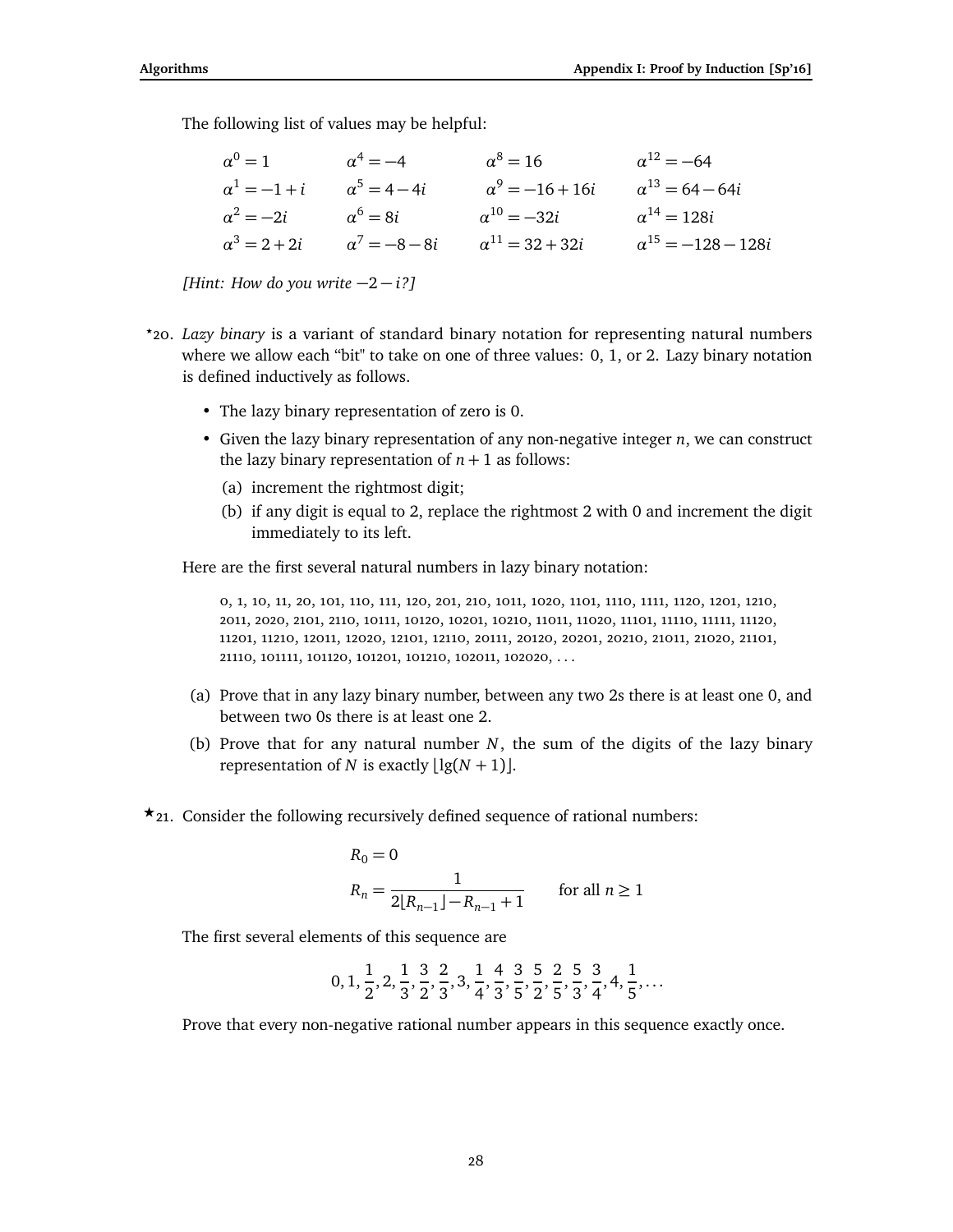- 22. Let  $f: \mathbb{R}^+ \to \mathbb{R}^+$  be an *arbitrary* (not necessarily continuous) function such that
	- $f(x) > 0$  for all  $x > 0$ , and
	- $f(x) = \pi f(x/\sqrt{2})$  for all  $x > 1$ .

Prove by induction that  $f(x) = \Theta(x)$  (as  $x \to \infty$ ). Yes, this is induction over the real numbers.

- *?* 23. There is a natural generalization of induction to the real numbers that is familiar to analysts but relatively unknown in computer science. The precise formulation given below is was proposed independently by Hathaway<sup>2</sup> and Clark<sup>3</sup> fairly recently, but the idea dates back to at least to the 1920s. Recall that any real numbers *a* and *z* define four different intervals:
	- The *open* interval  $(a, z) := \{t \in \mathbb{R} \mid a \le t < z\},\$
	- The *half-open* interval  $[a, z) := \{t \in \mathbb{R} \mid a \le t < z\},\$
	- The *half-open* interval  $(a, z) := \{t \in \mathbb{R} \mid a < t \leq z\}$ ,
	- The *closed* interval  $[a, z] := \{t \in \mathbb{R} \mid a \le t \le z\}.$

**Theorem 11 (Continuous Induction).** *Fix a closed interval* [*a*, *z*] ⊂ R*. Suppose some subset*  $S \subseteq [a, z]$  *has following properties:* 

- $(a)$  *a* ∈ *S*.
- *(b) If*  $a \le s < z$  *and*  $s \in S$ *, then*  $[s, u] \subseteq S$  *for some*  $u > s$ *.*
- *(c) If*  $a \le s \le z$  *and*  $[a, s) \subseteq S$ *, then*  $s \in S$ *.*

*Then*  $S = [a, z]$ *.* 

**Proof:** For the sake of argument, let *S* be a proper subset of [a, b]. Let  $T = [a, z] \ S$ . Because  $\overline{S}$  is bounded but non-empty, it has a greatest lower bound  $\ell \in [a, z]$ . More explicitly,  $\ell$  be the largest real number such that  $\ell \leq t$  for all  $t \in T$ . There are three cases to consider:

- Suppose  $\ell = a$ . Condition (a) and (b) imply that  $[a, u] \in S$  for some  $u > a$ . But then we have  $\ell = a < u \leq t$  for all  $t \in T$ , contradicting the fact that  $\ell$  is the greatest lower bound of *T*.
- Suppose  $\ell > a$  and  $\ell \in S$ . If  $\ell = \zeta$ , then  $S = [a, \zeta]$ , contradicting our initial assumption. Otherwise, by condition (b), we have  $[\ell, u] \subseteq S$  for some  $u > \ell$ , again contradicting the fact that  $\ell$  is the greatest lower bound of  $T$ .
- Finally, suppose  $\ell > a$  and  $\ell \in \overline{S}$ . Because no element of T is smaller than  $\ell$ , we have  $[a, \ell) \subseteq S$ . But then condition (c) implies that  $\ell \in S$ , and we have a contradiction.

In all cases, we have a contradiction. The same state  $\square$ 

Continuous induction hinges on the *axiom of completeness*—every non-empty set of positive real numbers has a greatest lower bound—just as standard induction requires the *well-ordering principle*—every non-empty set of positive integers has a smallest element.

<span id="page-28-0"></span>²Dan Hathaway. Using continuity induction. *College Math. J.* 42:229–231, 2011.

<span id="page-28-1"></span><sup>&</sup>lt;sup>3</sup>Pete L. Clark. The instructor's guide to real induction. [arXiv:1208.0973.](http://arxiv.org/abs/1208.0973)